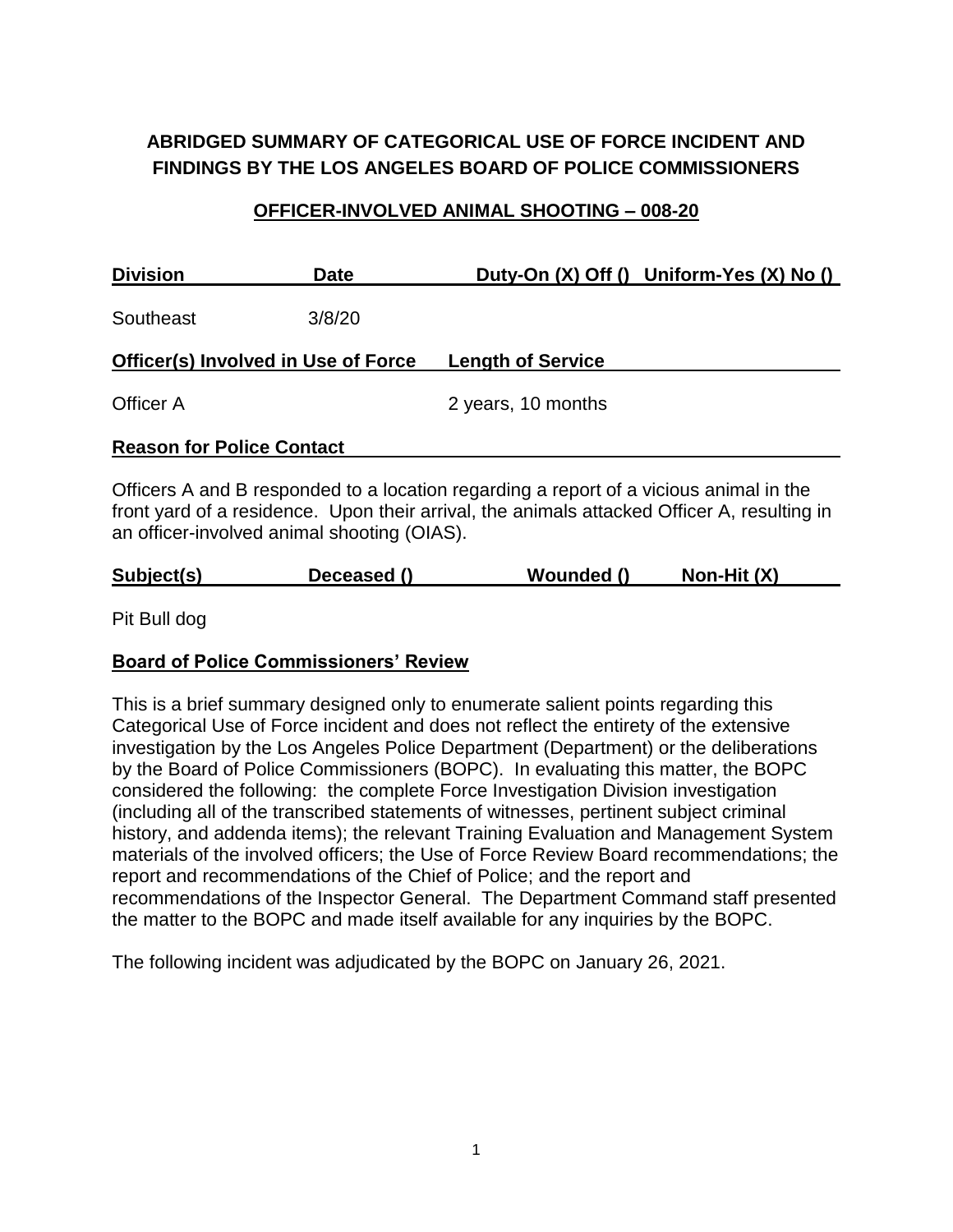#### **Incident Summary**

On Sunday, March 8, 2020, in the late morning, Witness A, a gardener, was working at his son's duplex. According to Witness A, he finished working on the property and was seated in his vehicle, which was parked in the rear parking area, on the east side of the property. Suddenly, Witness A observed two Pit Bull dogs behind his vehicle, barking. Witness A recognized the dogs belonged to the adjacent neighbor's property. Witness A believed the dogs escaped by accessing a space underneath the chain link fence between the two properties. Witness A described the dogs as two Pit Bull dogs, one brown, and one white and black. Witness A yelled at the dogs to get them to go back to their own yard, but was unsuccessful, so he called out to the residents inside the residence to call the police.

Witness B was inside the kitchen of his residence, when he heard a commotion that sounded like barking and chains dragging in the backyard. Witness B exited his front door and walked east along the north side of the structure toward the sound. Witness B observed two Pit Bull dogs that he recognized belonging to his neighbor to the north. Witness B believed that the Pit Bull dogs escaped from their side of the property by accessing a hole under the chain link fence on the north side of the property line.

The two Pit Bull dogs continued to bark at Witness A, who remained inside his vehicle. According to Witness B, the Pit Bull dogs turned their attention to him and ran toward him. Witness B backpedaled toward his front door as the brindle Pit Bull dog barked and ran toward his left leg. The brindle Pit Bull dog lunged and attempted to bite Witness B's lower left leg as he fled inside his residence; however, Witness B was not bitten. According to Witness B, his two children were with him when the Pit Bull dogs charged toward him.

Once safely inside his residence, Witness B instructed his mother, Witness C, to call 911. According to Witness B, the dogs then retreated to the rear of the location and remained there until the police arrived.

According to Witness A, when the Pit Bull dogs focused their attention toward Witness B, he exited his vehicle and fled west, along the south side of the structure, to the front sidewalk. Witness A attempted to get the attention of the dogs' owner at their residence, but there was no answer.

Communications Division (CD) broadcast the call of a vicious animal at the apartment complex. CD stated that there were three loose Pit Bull dogs roaming around and provided the descriptions. CD advised that the dogs were not allowing anyone to enter the property and were being aggressive toward people passing by. Further, the dog's owner(s) did not appear to be at the location. Although CD indicated that there were three dogs, there were only two dogs in the yard at the time of this incident.

Uniformed Police Officers A and B were assigned the radio call. They were driving a marked black and white police vehicle, which was equipped with a Digital In-Car Video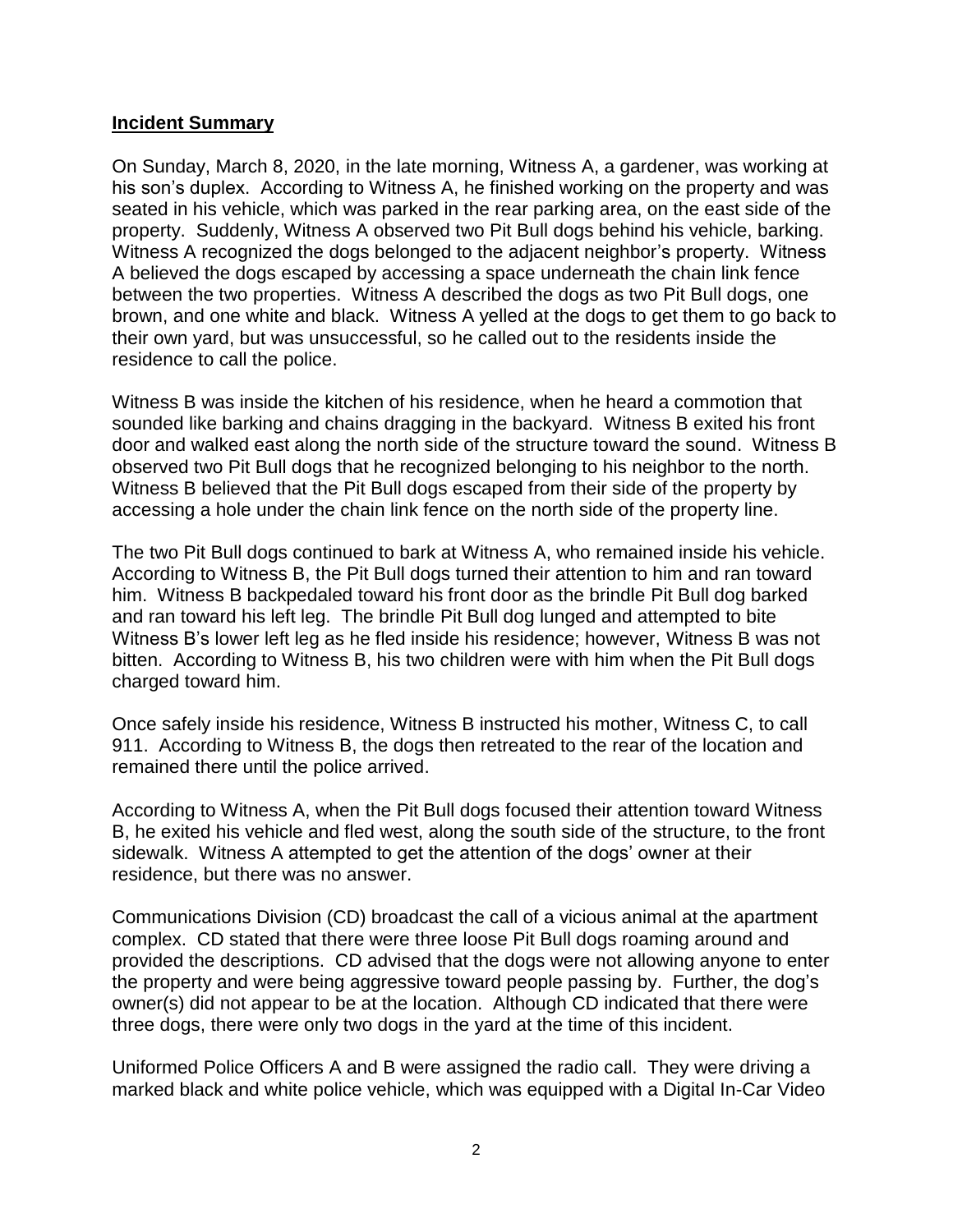System (DICVS). Officers A and B were equipped with Body Worn Video (BWV) cameras that were mounted on their mid-upper torsos.

The following equipment issues were noted during the investigation. Officer A was not equipped with his/her PR-24 side handle baton or a collapsible baton on his/her person at the time of the incident. According to Officer B, he/she left his/her PR-24 side handle baton inside the passenger seat of his/her vehicle. Officers A or B were not equipped with their Hobble Restraint Device (HRD), which they each indicated was in their vehicle at the time of the incident. Officer B was not equipped with a TASER on his/her person at the time of the incident. According to Southeast Area Assistant Training Coordinator, Police Officer C, Officer B was not personally assigned a TASER, and according to the Kitroom Inventory Tracking System (KITS) for that date, he/she did not check a TASER out from the kitroom.

According to Officers A and B, this was their first day working together. According to Officer A, this was his/her first Deployment Period working Southeast Area, and the officers discussed the equipment they carry, as well as contact and cover responsibilities at the beginning of their watch. Due to the officers' Code 2 (priority) response, their DICVS was not activated. According to the Incident Recall sheet, CD notified Animal Regulations Department, Harbor Animal Services of this call.

According to Officer A, while enroute to the call, he/she and Officer B decided not to bring a fire extinguisher or use OC spray, because they believed the dogs were contained in the yard, and he/she believed they lived at that residence. Officer B stated it was a better option for them to get the owner to make contact with the dogs.

Upon arrival, Officer A advised CD as to their status and location (Code-Six). Officer B parked their police vehicle south of the location, on the east side of the street and then walked north toward the location. Officer B activated his/her BWV approximately 12 seconds after having stated speaking with Witness A. According to Officer B, he/she believed Witness B was flagging them down for an unrelated reason. When he/she realized he was the Person Reporting (PR) for the call, he/she activated his/her BWV.

The location was a duplex residence, with an approximate six-foot-high wrought iron fence running along the west side of the property near the sidewalk. According to Officers A and B, they believed from the comments of the radio call that the dogs were contained on the property. Officers A and B walked north along the east sidewalk and met with Witness A on the sidewalk in front of the location. Witness D was also standing on the sidewalk just north of Witness A. When the officers initially met with Witness A, the dogs were not yet visible in the yard.

Witness A identified himself as the PR and began to talk with Officer A and explained the incident to him/her. According to Officer A, Witness A spoke to him/her in Spanish and advised him/her that the Pit Bull dogs were on the other side of the fence, the dogs were vicious, and they did not belong on the property. According to Officer A, Witness A was upset that the neighbors had not contained the Pit Bull dogs, and had allowed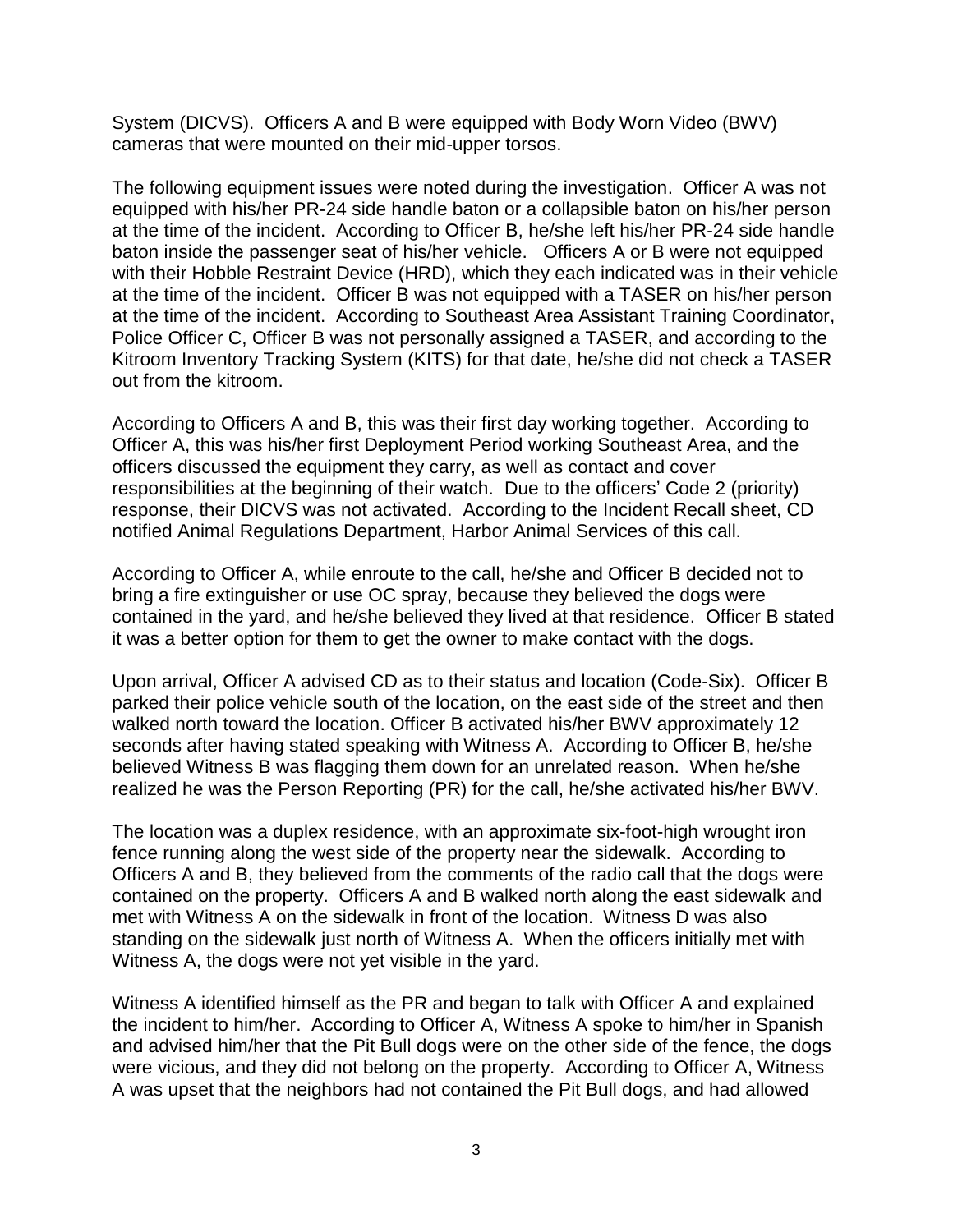them to escape through the fence. Officer A also stated there was another male at the location (Witness D) who told her the dogs had attacked his son in the past. The Officers' BWV captured Officer A informing Officer B that the Pit Bull dogs lived at another residence; however, he/she did not advise his/her partner that the dogs were vicious or had attacked anyone. However, Officer B's statement indicated she also believed the PR was explaining that the dogs were vicious.

According to Officer B, he/she did not initially observe any dogs on the premises. Officers A and B stood on the sidewalk in front of the wrought iron gate, at the entrance of the driveway, near the southwest portion of the property. Officer B wanted to verify if the dogs were on the premises, so he/she removed his/her side handle baton, holding it in his/her left hand, and ran the end of the baton back and forth against the fence, creating a loud noise. As he/she did so, a brown brindle Pit Bull dog, with an approximate four-foot chain attached to its collar, and a white Pit Bull dog, emerged from the north side of the residence and ran toward them, barking. The dogs momentarily stopped in front of the officers, on the opposite side of the fence, continuously barking, and then ran back closer to the residence.

Officer A's BWV captured Officer B asking Witness A, in English, if the dogs bite. Officer A then asked in Spanish if they bite, and Witness A nodded his head up and down. According to Officer B, when he/she asked Witness A if the dogs bite, he said something indecisively. Officer B did not remember Witness A giving a yes or no.

Officer A believed that the dogs were contained in the yard, initially appeared happy, and were just being territorial because they lived there. According to Officer A, he/she observed the chain attached to the brindle Pit Bull dog's collar, which further indicated to him/her that he was a domesticated pet. In an attempt to get the Pit Bull dog's attention, Officer A placed his/her right hand between the rods the fence and began talking and making noises.

According to Officer A, he/she started calling the dogs to make sure he/she could keep eyes on them. Officer A believed that if he/she could see the dogs, then he/she would know the dogs would not hurt other people in the area.

In explaining his/her intention for sticking his/her arm through the fence, Officer A stated when he/she observed the dog, the dog was straight in front of him/her. Officer A stated that he/she put his/her arm out, so the dog could smell him/her and possibly mellow down if the dog knew he/she was not trying to harm it. Officer A further indicated his/her experience with past radio calls had been that most times after a dog smells him/her, it will calm down.

Officer B asked Witness A in English if he contacted the owner of the Pit Bull dogs, and his/her BWV captured Witness A tell him/her no one was home. Witness A then walked north on the sidewalk, followed shortly thereafter by Officers A and B. According to Officer A, he/she believed the best option was to make contact with the owner and direct the owner to lead the Pit Bull dogs back to their residence. Officer A further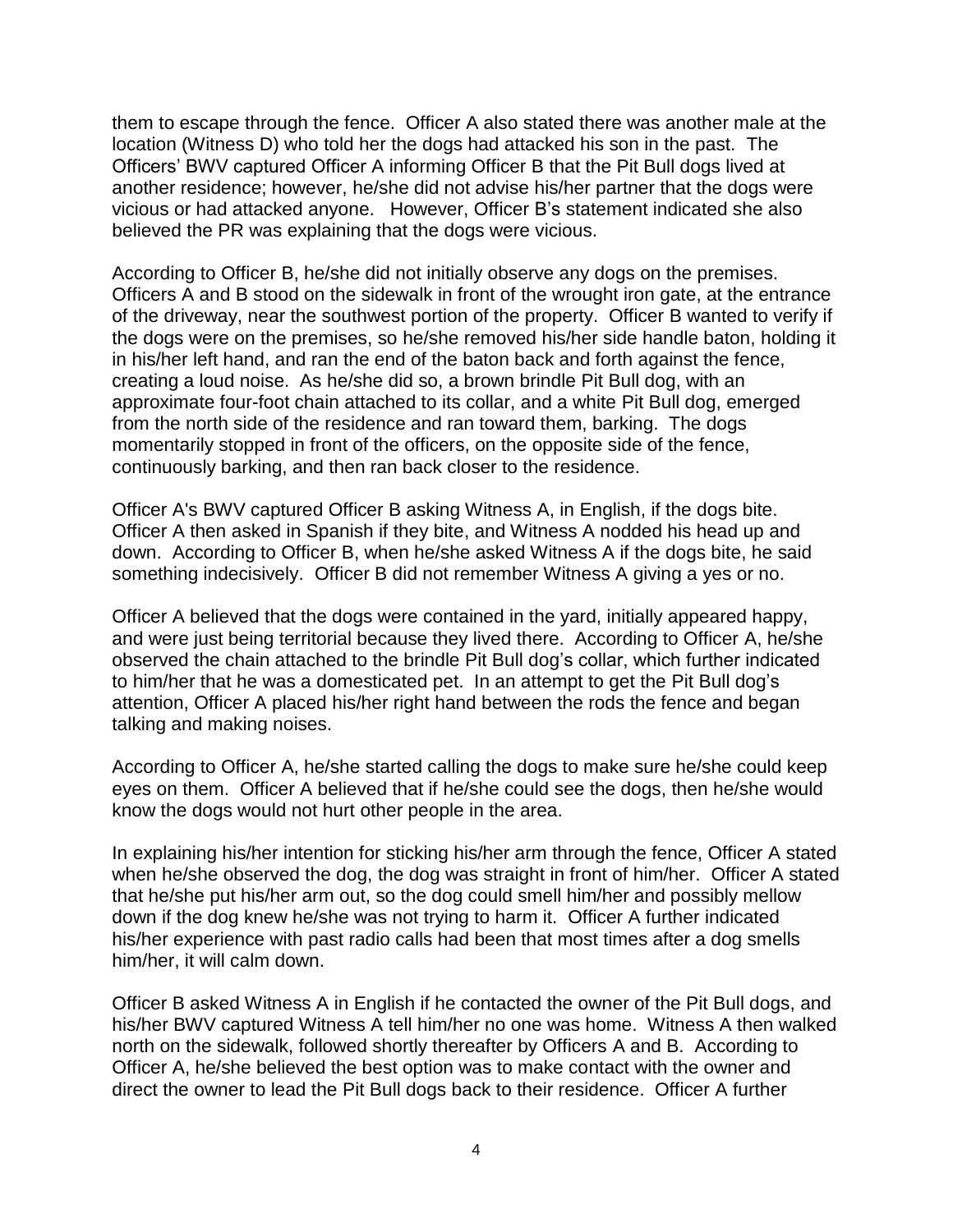believed that if Animal Regulations arrived, they would take the Pit Bull dogs from their home. Officer A did not verbalize to Officer B about his/her intention to have the owner take the Pit Bull dogs out of the property. According to Officer B, based on the actions of Witness A and his/her partner, he/she assumed that the officers were walking toward the owner's property.

Witness A walked north and stopped on the sidewalk in front of a residence. According to Officer A, as Witness A walked, he/she observed that a few of the wrought iron rods of the fence were missing, creating a wider than normal space between them. Officer A believed that the openings appeared a bit wider than the other bars on the fence but did not appear that the dogs were planning on exiting. Officer A believed that the dogs just wanted to stay in their area and didn't want people to come inside.

The investigation determined there were two missing fence rods creating two individual gaps, separated by a single rod. The gaps each measured approximately nine inches wide. According to Witness A, he was aware of the gaps in the fencing; however, he did not inform the officers.

According to Officer A, when he/she observed Witness A pass the gaps in the fencing, he/she believed that the Pit Bull dogs would not exit the property.

As Officer A walked north, he/she began to call the dogs to him/her, stopping in front of the gaps in the fence. Both Pit Bull dogs walked up to the gaps in the fence where Officer A had stopped, and the brindle Pit Bull dog began to bark at Officer A while still inside the yard. Officer A then raised his/her right arm and placed it near the fence as the brindle Pit Bull dog put his nose through the gap.

In explaining his/her action, Officer A stated as he/she made contact, it did appear that the dogs might have been upset and he/she was talking to them and making noise to get their attention. Officer A stated that he/she lifted his/her arm to the dog's nose, so he could smell him/her and understand the officers were not there to harm them. Officer A just wanted them to get an odor and actually move them from the area, because the original complaint was that the dogs were in the yard where they didn't belong.

Officer A did not alert Officer B when he/she observed the gaps in the fence*.* According to Witness B, who was observing the incident from inside the doorway of his home, Officer A reached through the fence and Witness B believed that he/she did so in order to pet the brindle Pit Bull dog.

According to Officer B, while walking north on the sidewalk, he/she observed Officer A stop in front of the space in the fence and put his/her hand near the fence. Officer B assumed Officer A was doing it to see if the dogs were friendly or not. Officer B stopped next to the pedestrian gate of the fence, south of Officer A. Officer B's BWV captured him/her tell Officer A that the dogs might be able to exit through the fence, as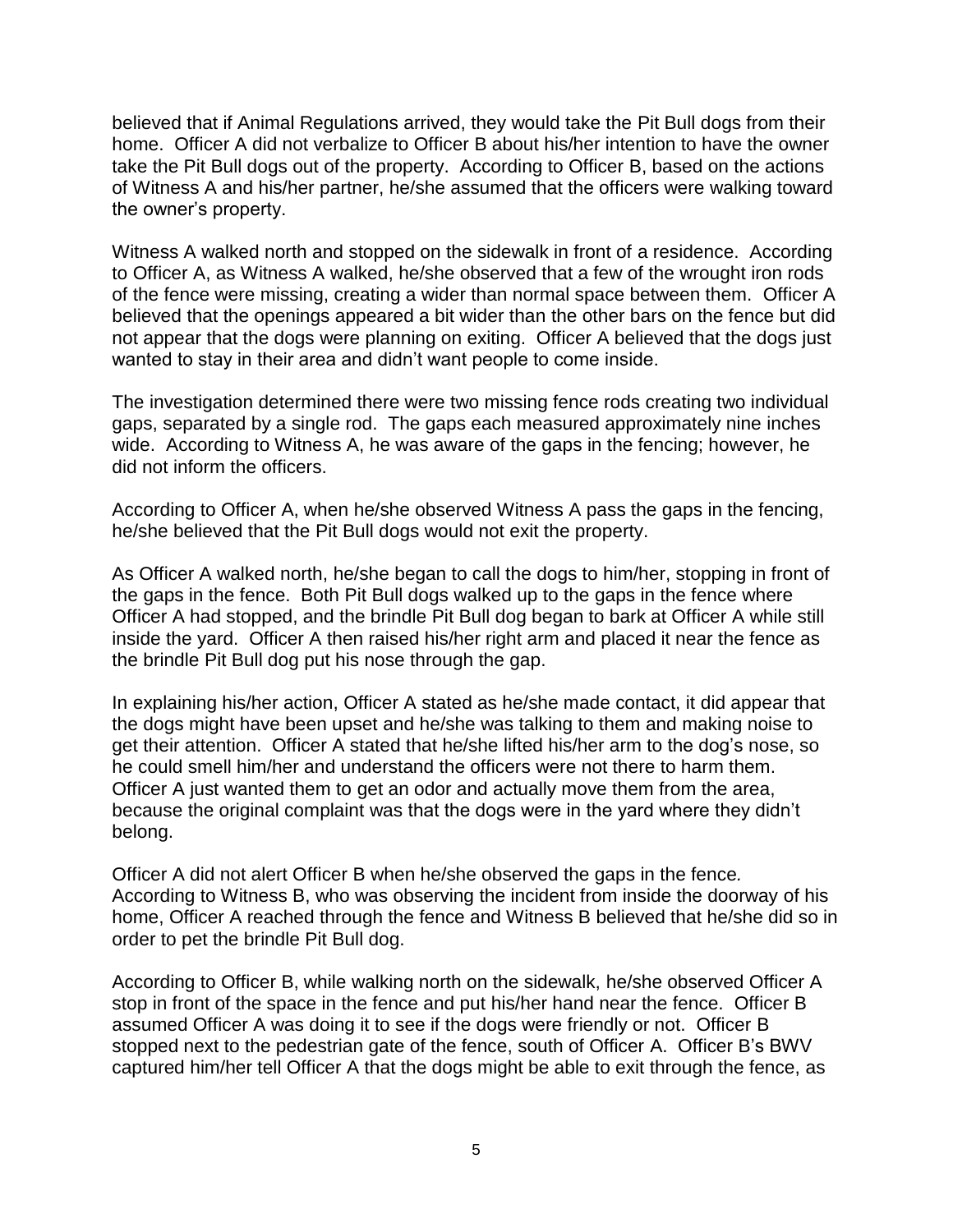the brindle Pit Bull dog put his entire head through the gap in the fence, barking at Officer A. Officer A's BWV captured him/her state, "I'm trying to get the chain."

The brindle Pit Bull dog stopped barking and momentarily stepped back from the fence, before both dogs exited through the gaps, onto the sidewalk toward Officer A. In response to the Pit Bull dogs' actions, and to avoid being bitten, Officer A immediately backpedaled away from the dogs, northwest into the parkway. Once through the fence, the white Pit Bull dog began to bark and lunged toward Officer A, attempting to bite his/her right hand. The BWV of Officer B showed that the brindle Pit Bull dog lunged toward Officer A, biting his/her left leg. According to Officer A, the white Pit Bull dog did not bite his/her right hand.

FID investigators subsequently inspected Officer A's wrists and hands and did not observe any injuries.

As Officer A continued to walk backward to create distance between him/herself and the Pit Bull dogs, the Pit Bull dogs continued to charge at him/her. Officer A's BWV captured the white Pit Bull dog open her mouth and again attempt to bite Officer A's right hand but was unsuccessful. After this attempt, the white Pit Bull dog stopped moving toward Officer A and moved back toward the fence.

Meanwhile, the brindle Pit Bull dog continued lunging toward Officer A. Officer A continued back-pedaling south, away from the dog. While doing so, he/she unholstered his/her pistol with his/her right hand and pointed the muzzle downward, toward the brindle Pit Bull dog. According to Officer A, the brindle Pit Bull dog jumped toward him/her and bit his/her left leg again. Officer A extended his/her right arm downward, aimed at the face of the brindle Pit Bull dog, and fired one round from a one-handed shooting position. Regarding his/her decision to shoot, Officer A stated his/her belief that if he/she didn't discharge her weapon, the dog would have definitely bitten his/her leg.

The investigation revealed the round did not strike the brindle Pit Bull dog, but struck the dirt parkway, to the left of the dog. The investigation determined that approximately six seconds elapsed from the time both Pit Bull dogs exited from the gaps in the fence to the time of the OIS. According to Officer A, the white Pit Bull dog was also jumping at him/her at the time he/she discharged her pistol. Officer A believed he/she held his/her pistol in a two-handed grip; however, his/her BWV captured him/her place his/her left hand on the pistol after the OIS.

Meanwhile, Officer B recognized the situation with the dogs was escalating, and he/she didn't want the dogs to bite his/her partner. Officer B transitioned his/her baton to his/her right hand and attempted to ring his/her baton; however, Officer B was unsuccessful. Unable to ring his/her baton, Officer B dropped it to the ground. According to Officer B, he/she believed the situation could escalate to where deadly force may be justified and unholstered his/her pistol with his/her left hand, which he/she held in a two-handed grip. Officer B estimated he/she was approximately six to eight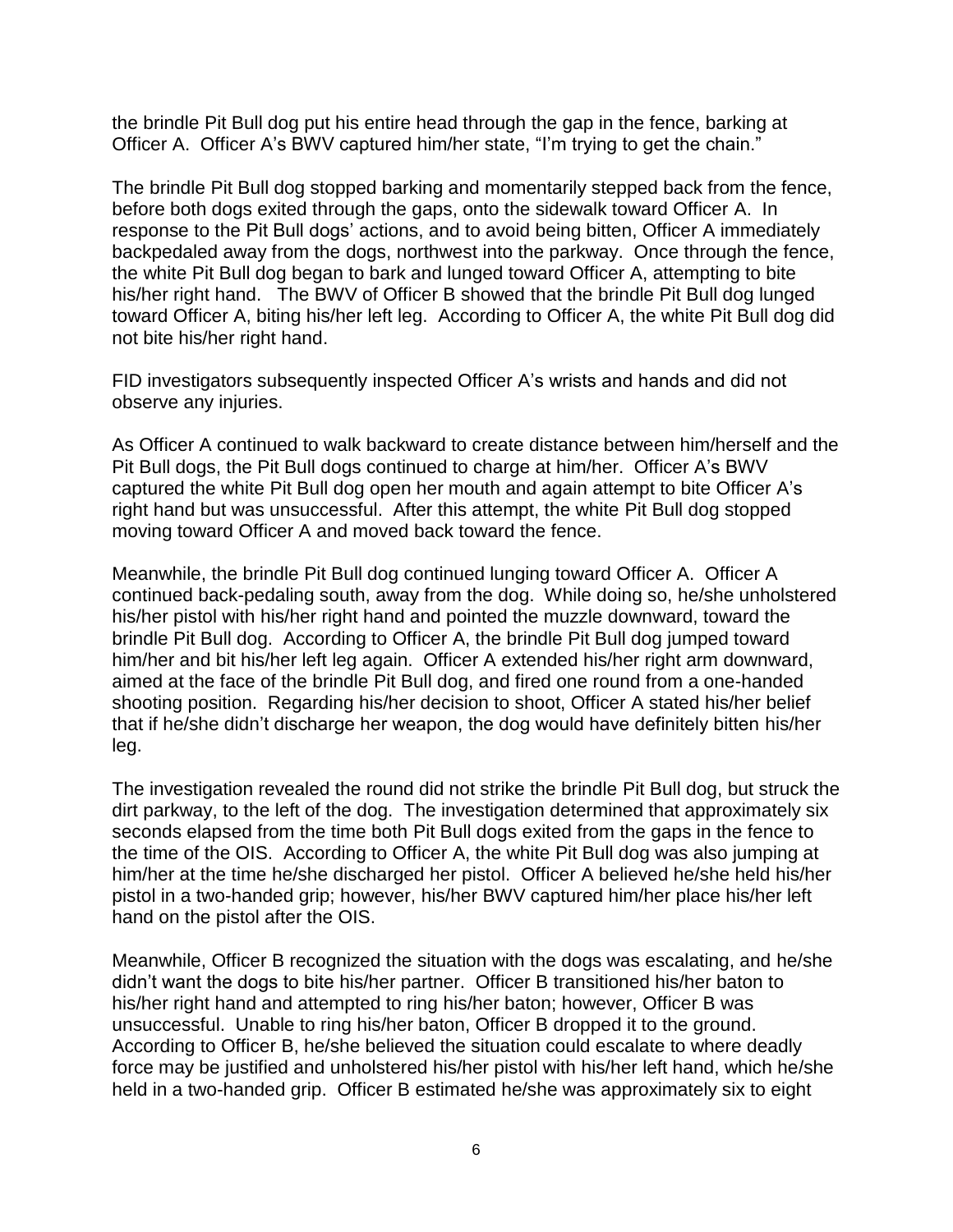feet from Officer A. Officer B placed his/her finger on the trigger and aimed his/her sights at the head of the brindle Pit Bull dog, which he/she estimated to be about one foot away from Officer A. Officer B heard Officer A's gunshot and observed the brindle Pit Bull dog back away from Officer A. According to Officer B, she repeatedly placed his/her finger on and off the trigger as he/she continually assessed his/her ability to safely discharge his/her pistol. Although the dog was in close proximity to Officer A, Officer B stated he/she never covered his/her partner with his/her weapon.

Officer A assessed that the round appeared to have missed the brindle Pit Bull dog and struck the ground. Both Pit Bull dogs appeared momentarily stunned and retreated north on the sidewalk, along the fence line.

Officer A lowered his/her pistol to a one-handed, low ready position and removed his/her radio with his/her left hand. Officer A stood on the sidewalk, just south of the gaps in the fence, and broadcast, "Shots fired, Officer needs help," and provided the location.

While listening to the police radio, FID investigators noted that when Officer A broadcast, "Shots fired, officer need help", CD replied, "Roger" and did not re-broadcast the information. Approximately 40 seconds after the help broadcast another Southeast Area unit inquired about a possible help call. Approximately ten seconds later, 50 seconds after the original help broadcast, CD initiated an, "Officer needs help," broadcast but advised no location was provided, even though a location was provided by Officer A in the original broadcast.

Both officers stood on the sidewalk, south of the gaps in the fence, until both Pit Bull dogs reentered the yard. Officer A's BWV then captured him/her advising his/her partner they should get behind cover. Officer A walked south and picked up Officer B's baton with his/her left hand as he/she held his/her pistol in his/her right hand. Officer B holstered his/her pistol and accepted his/her baton back from Officer A. Officer B's BWV captured Officer A briefly holster his/her pistol after picking up the baton. However, the Pit Bull dogs began to bark and appeared to move toward the fence, and Officer A can be seen unholstering again.

Officer B's BWV captured Witness A, who was now standing in the street near the east curb, waiving his hands, ordering the dogs to go back inside. As Witness A did so, the brindle Pit Bull dog ran back toward the fence, but did not exit. Officer B ordered Witness A to get back, as Officer A directed Officer B to stop talking to the Pit Bull dogs and to back away. Both officers then walked south toward their vehicle.

Officer B believed he/she did not holster his/her pistol until approximately two minutes after Officer A discharged, after responding units arrived. Officer A held his/her pistol in his/her right hand along his/her leg, pointed downward, while he/she and Officer B continued to walk south toward their police vehicle. Officer A's BWV captured him/her using profanity several times immediately preceding and following the OIS. Additionally,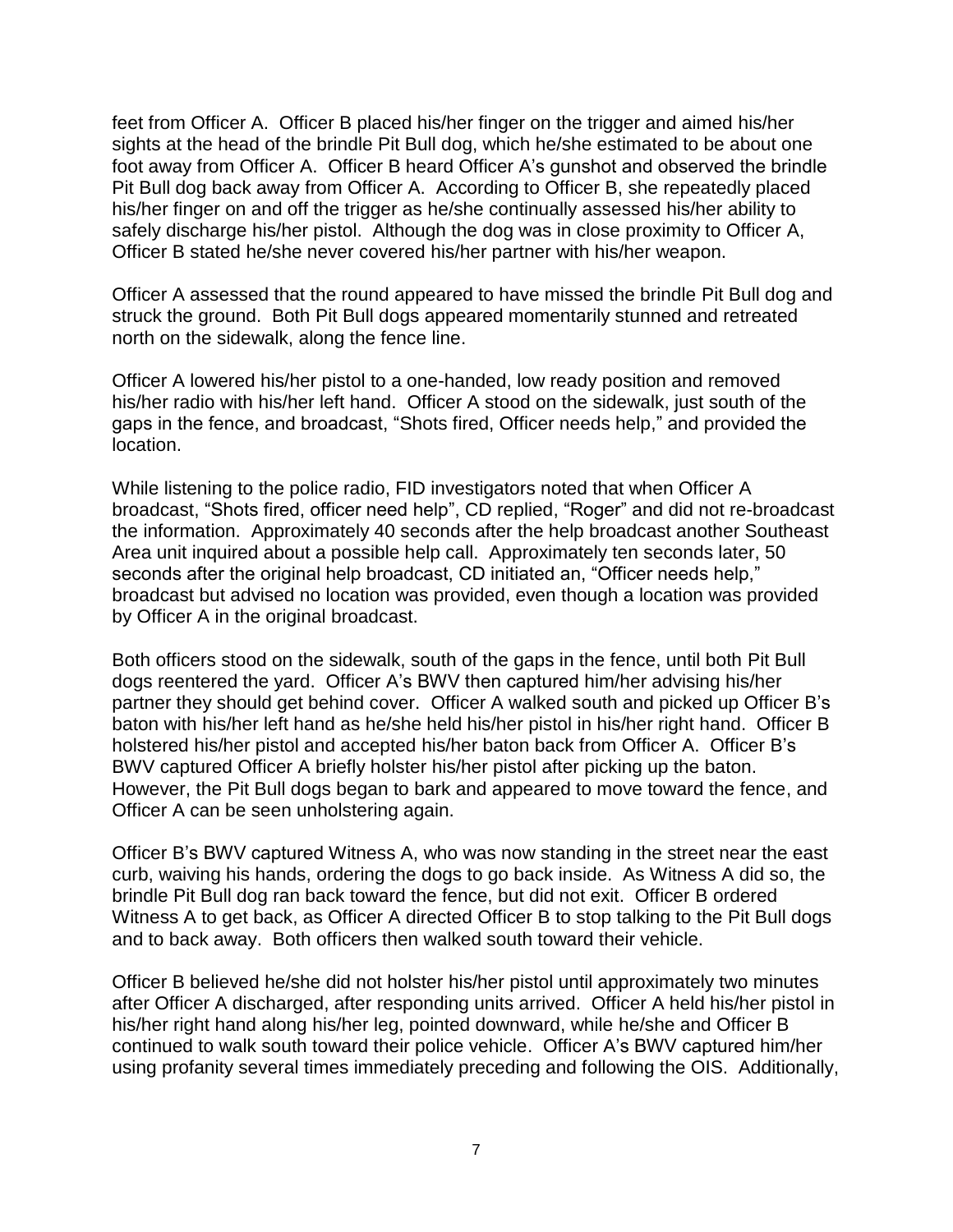Officer B used profanity twice, once while conversing with Witness A, and once after the OIS.

Investigators located video surveillance at a business which captured the officers' arrival and initial encounter with the witnesses. However, due to the distance, and a tree blocking the view of the camera, the video did not capture the OIS.

Officer A broadcast that the incident had been resolved with respect to the dog only (Code Four). Officer A opened the passenger door and holstered his/her pistol. Officer B broadcast a request for a supervisor and an additional unit. Officer B confirmed with Officer A that he/she was bitten and broadcast a request for a Rescue Ambulance (RA). Officer A broadcast a request for Animal Regulations respond to the location.

Assisting officers arrived at the location and began to secure the gaps in the fence to prevent the dogs from exiting. Other officers established a perimeter around the property to ensure the Pit Bull dogs could not exit. The officers continued to monitor and contain the Pit Bull dogs in the property until the arrival of City of Los Angeles, Animal Control personnel arrived.

An RA unit arrived at scene and began their assessment of Officer A's injury. Paramedics determined that Officer A needed further medical treatment and transported him/her to a nearby hospital. Officer A was treated for dog bites to his/her left knee and was cleared for full duty.

Sergeant A was the first supervisor to arrive at scene and identified him/herself as the Incident Commander. Upon arrival, Sergeant A identified Officers A and B as being involved in the incident. Sergeant A informed Southeast Division Acting Watch Commander, Sergeant B that Officer A was transported to the hospital and a supervisor was needed to meet him/her there. Sergeant B requested a 77<sup>th</sup> Patrol Division supervisor respond to the hospital to monitor Officer A.

Sergeant A monitored Officer B while also managing the scene. Sergeant C arrived at scene and obtained a Public Safety Statements (PSS) from Officer B and admonished him/her to not to speak about the incident.

The investigation revealed the following issues related to the initial separation, monitoring, and PSS at scene by Sergeant A. According to Sergeant A, he did not advise Officer A not to discuss the incident because he/she was being transported to the hospital, which, in his/her opinion, created separation from Officer B.

Sergeant A did not obtain a PSS at scene from either officer. Regarding this decision, he/she advised that he/she discussed the incident with the Acting Watch Commander, Sergeant C and his/her plan was to have an additional supervisor respond to assist with the PSS and the separation and monitoring.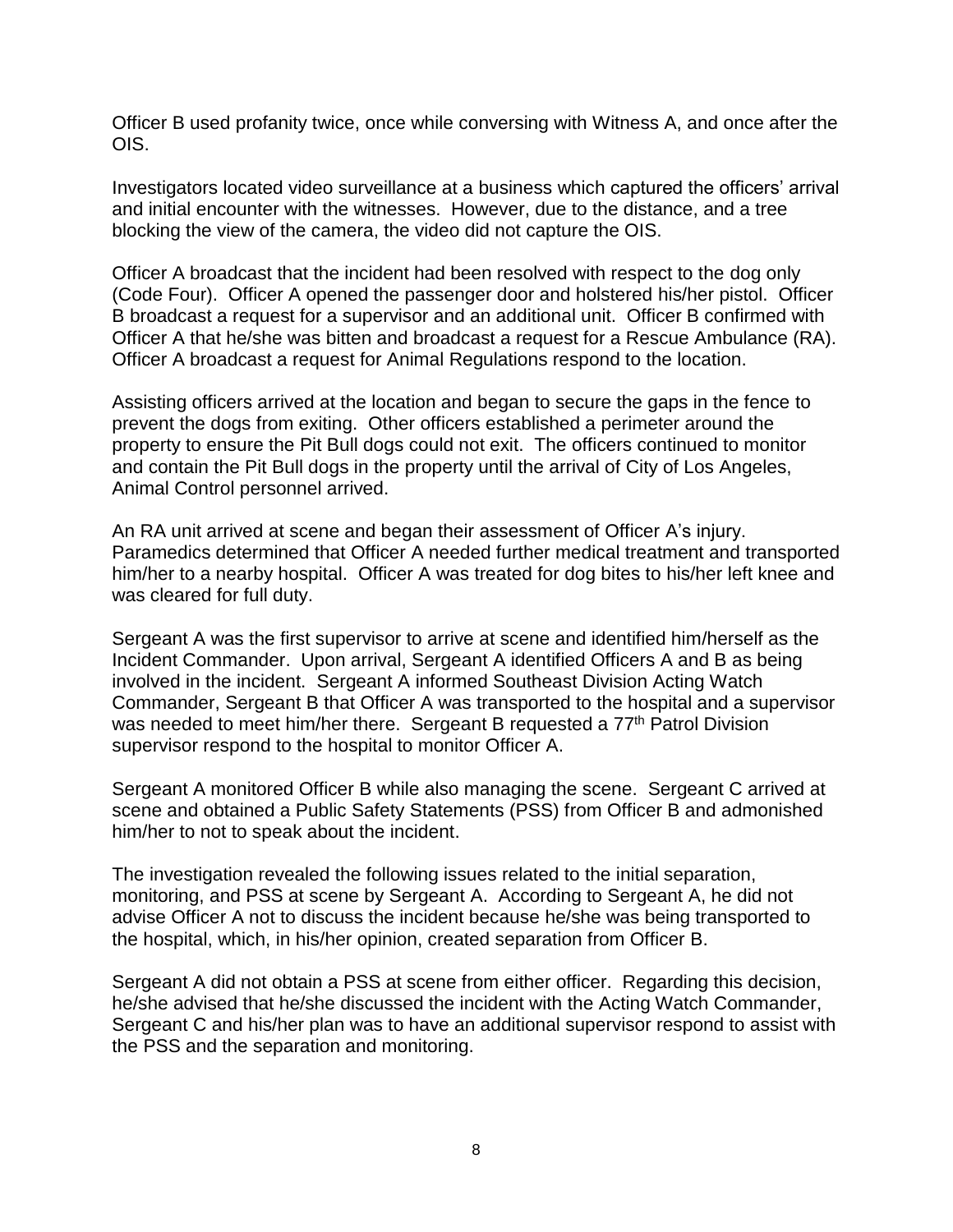As stated above, Sergeant A did not obtain a PSS from Officer B; however, his/her BWV captured him/her discussing the incident with him/her. Sergeant A stated that he/she had only received secondhand information up to that point, and briefly asked Officer B to summarize the incident so he/she could provide accurate information to the Watch Commander and FID. Regarding his/her decision to have him/her summarize the information and not complete a PSS, Sergeant A stated that as the incident commander, he/she felt his/her primary role at the time was the tactical part with the dogs and to ensure they were contained.

While monitoring Officer B, prior to the arrival of Sergeant C, Sergeant A walked to his/her police vehicle, which was parked nearby to obtain forms. Meanwhile, Officer B remained at the scene of the OIS. The investigation determined it took Sergeant A approximately two and one-half minutes to walk to his/her vehicle and return to the scene. According to Sergeant A, he/she was still able to visually monitor Officer B from his/her vehicle location.

Sergeant D responded to the hospital and transported Officer A to the local police station. Sergeant B obtained a PSS from Officer A at the station. No additional officers or civilians were injured during the incident.

At approximately 1335 hours, the Department Operations Center (DOC) was notified of the Officer Involved Shooting-Animal incident. The DOC log indicated they were notified of the incident at 1335 hours. However, Sergeant B notified Force Investigation Division (FID) via the DOC of the incident at 1240 hours. FID was notified within the required timeframe; however, due to an issue with his cell phone, as was noted in the narrative portion of the DOC log, the on-call FID lieutenant was delayed in calling back the DOC to obtain additional information about the incident.

FID reviewed the documents regarding the separation, monitoring and admonitions not to discuss the incident prior to being interviewed by FID investigators. The investigation revealed that there were deviations from the standard protocols.

No fired bullet or bullet fragment was recovered from the scene. Similarly, investigators were not able to locate an impact at scene.

Animal Services impounded both Pit Bull dogs involved in the incident and impounded a third unrelated grey Pit Bull dog that was wandering the street while they were at scene. All dogs were transported to the Harbor Animal Shelter.

The dog in this incident was described by City of Los Angeles Department of Animal Services as a male brown brindle mixed breed, approximately two years of age, approximately 50 pounds. The white Pit Bull dog was described as a female white mixed breed dog, approximately two years of age, approximately 45 pounds.

Department of Animal Services verified that both Pit Bull dogs were owned by the same person.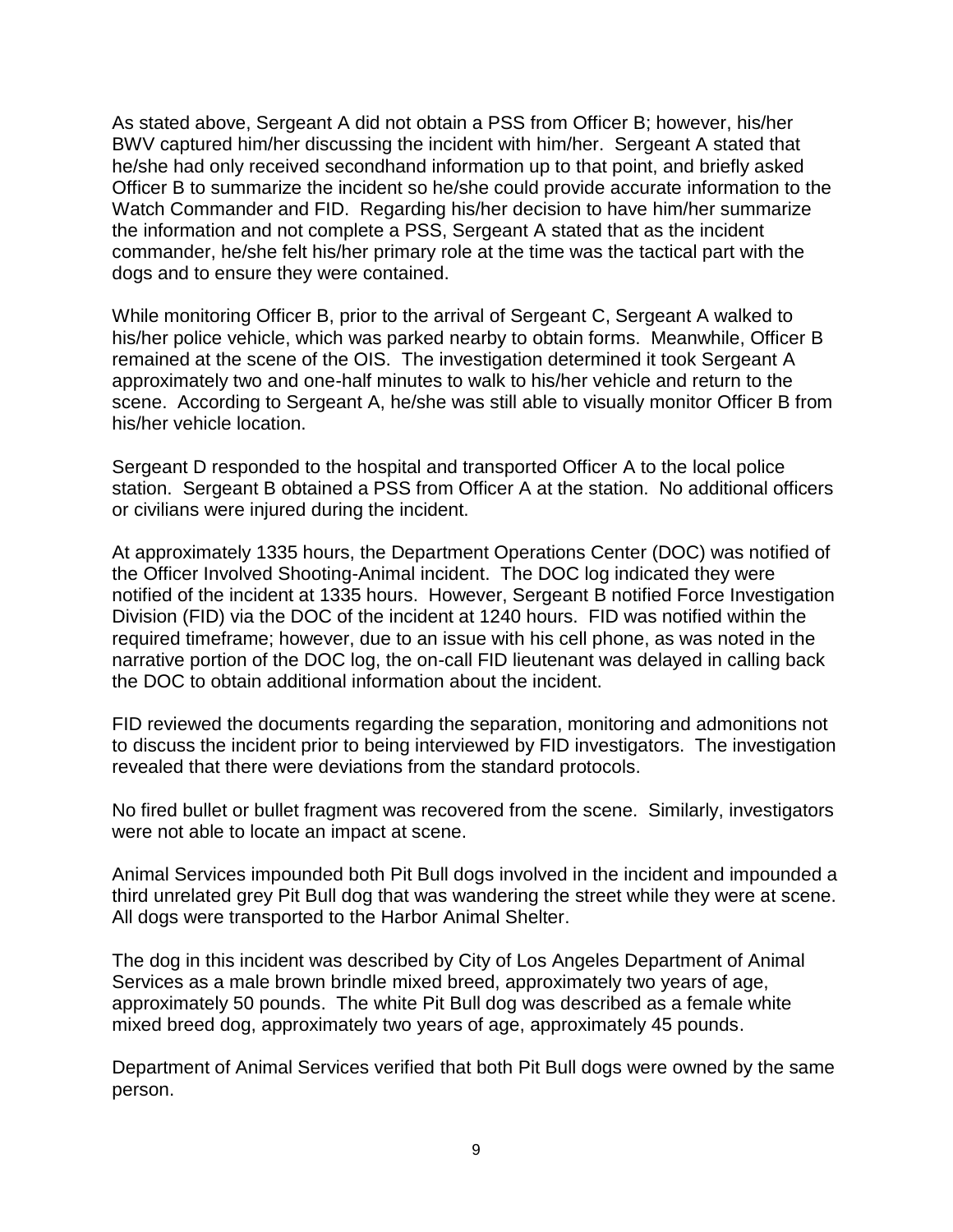## **BWV and DICVS Policy Compliance**

| <b>OFFICER</b>   | <b>TIMELY BWV</b><br><b>ACTIVATION</b> | <b>FULL 2-</b><br><b>IMINUTE</b><br><b>BUFFER</b> | <b>BWV</b><br><b>RECORDING OF DICVS</b><br><b>IENTIRE</b><br><b>INCIDENT</b> | <b>TIMELY</b><br><b>IACTIVATION</b> | <b>IDICVS RECORDING OF</b><br><b>IENTIRE INCIDENT</b> |
|------------------|----------------------------------------|---------------------------------------------------|------------------------------------------------------------------------------|-------------------------------------|-------------------------------------------------------|
| <b>Officer A</b> | Yes                                    | Yes                                               | Yes                                                                          | N/A                                 | N/A                                                   |
| <b>Officer B</b> | No                                     | Yes                                               | Yes                                                                          | N/A                                 | N/A                                                   |

### **Los Angeles Board of Police Commissioners' Findings**

The BOPC reviews each Categorical Use of Force incident based upon the totality of the circumstances, namely all of the facts, evidence, statements and all other pertinent material relating to the particular incident. In every case, the BOPC makes specific findings in three areas: Tactics of the involved officer(s); Drawing/Exhibiting of a firearm by any involved officer(s); and the Use of Force by any involved officer(s). Based on the BOPC's review of the instant case, the BOPC made the following findings:

### **A. Tactics**

The BOPC found Officer A and B's tactics to warrant a finding of Administrative Disapproval.

# **B. Drawing and Exhibiting**

The BOPC found Officer A and B's drawing and exhibiting of a firearm to be In Policy.

### **C. Lethal Use of Force**

The BOPC found Officer A's lethal use of force to be Out of Policy.

### **Basis for Findings**

In making its decision in this matter, the Commission is mindful that every "use of force by members of law enforcement is a matter of critical concern both to the public and the law enforcement community. It is recognized that some individuals will not comply with the law or submit to control unless compelled to do so by the use of force; therefore, law enforcement officers are sometimes called upon to use force in the performance of their duties. It is also recognized that members of law enforcement derive their authority from the public and therefore must be ever mindful that they are not only the guardians, but also the servants of the public. The Department's guiding principle when using force shall be reverence for human life. Officers shall attempt to control an incident by using time, distance, communications, and available resources in an effort to de-escalate the situation, whenever it is safe, feasible, and reasonable to do so. As stated below, when warranted, Department personnel may use objectively reasonable force to carry out their duties. Officers may use deadly force only when they reasonably believe, based on the totality of circumstances, that such force is necessary in defense of human life.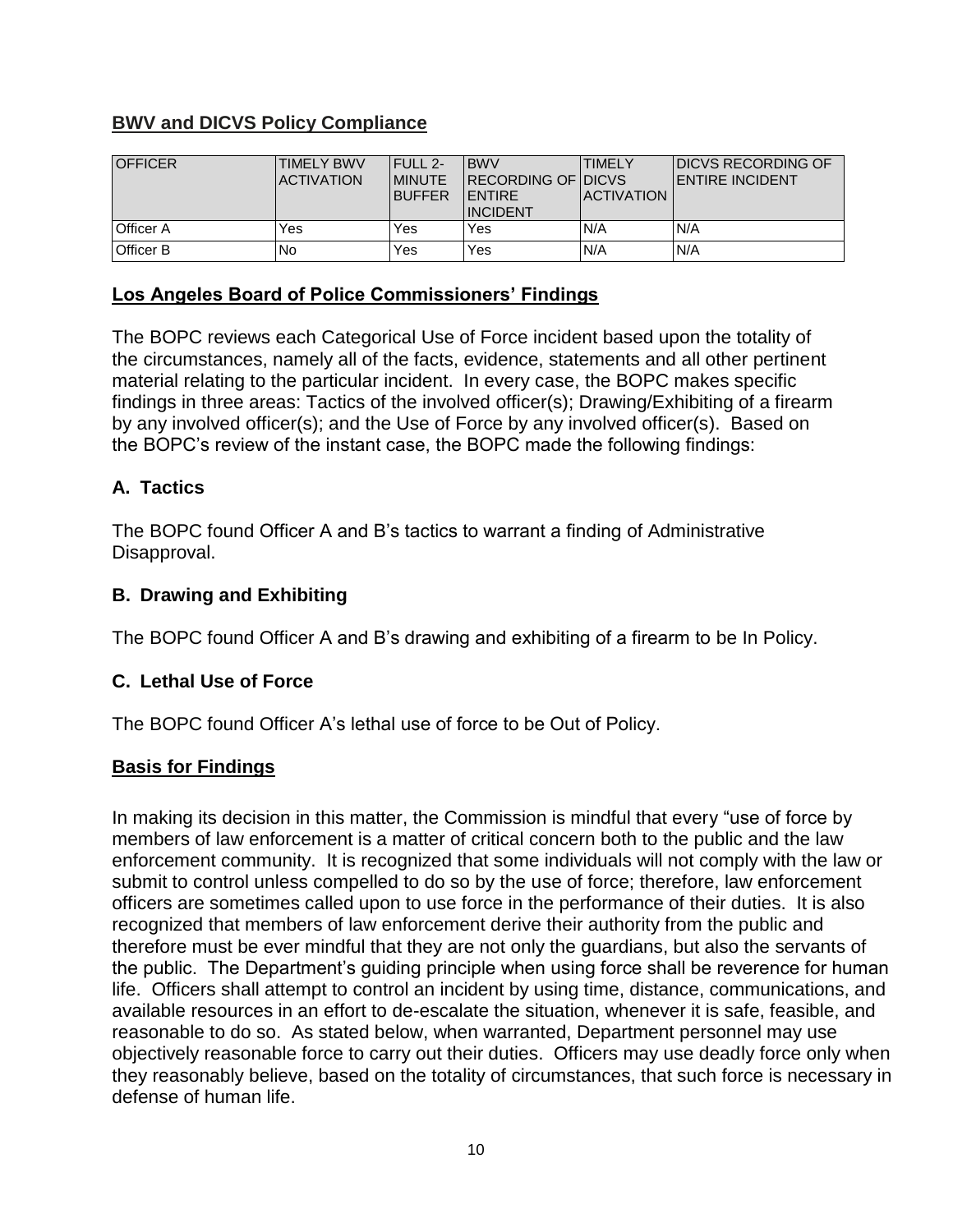Officers who use unreasonable force degrade the confidence of the community we serve, expose the Department and fellow officers to physical hazards, violate the law and rights of individuals upon whom unreasonable force or unnecessary deadly force is used, and subject the Department and themselves to potential civil and criminal liability. Conversely, officers who fail to use force when warranted may endanger themselves, the community and fellow officers." (Special Order No. 4, 2020, Policy on the Use of Force - Revised.)

The Commission is cognizant of the legal framework that exists in evaluating use of force cases, including the United States Supreme Court decision in Graham v. Connor, 490 U.S. 386 (1989), stating that:

"The reasonableness of a particular use of force must be judged from the perspective of a reasonable officer on the scene, rather than with the 20/20 vision of hindsight. The calculus of reasonableness must embody allowance for the fact that police officers are often forced to make splitsecond judgments – in circumstances that are tense, uncertain and rapidly evolving – about the amount of force that is necessary in a particular situation."

The Commission is further mindful that it must evaluate the actions in this case in accordance with existing Department policies. Relevant to our review are Department policies that relate to the use of force:

**Use of De-Escalation Techniques**. It is the policy of this Department that, whenever practicable, officers shall use techniques and tools consistent with Department de-escalation training to reduce the intensity of any encounter with a suspect and enable an officer to have additional options to mitigate the need to use a higher level of force while maintaining control of the situation.

**Use of Force – Non-Deadly**. It is the policy of the Department that personnel may use only that force which is "objectively reasonable" to:

- Defend themselves:
- Defend others:
- Effect an arrest or detention;
- Prevent escape; or,
- Overcome resistance.

**Use of Force – Deadly.** It is the policy of the Department that officers shall use deadly force upon another person only when the officer reasonably believes, based on the totality of circumstances, that such force is necessary for either of the following reasons:

- To defend against an imminent threat of death or serious bodily injury to the officer or another person; or,
- To apprehend a fleeing person for any felony that threatened or resulted in death or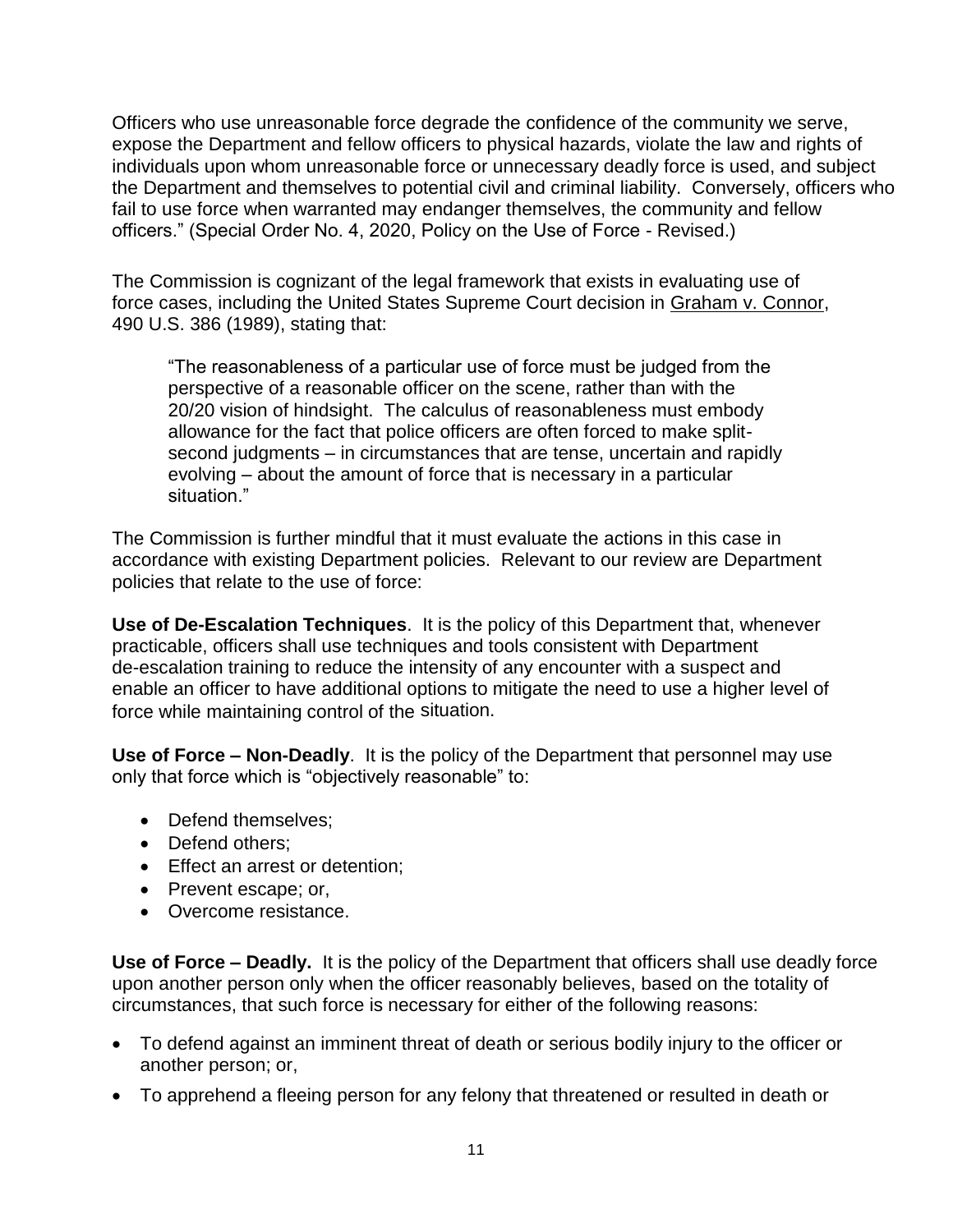serious bodily injury, if the officer reasonably believes that the person will cause death or serious bodily injury to another unless immediately apprehended. Where feasible, a peace officer shall, prior to the use of force, make reasonable efforts to identify themselves as a peace officer and to warn that deadly force may be used, unless the officer has objectively reasonable grounds to believe the person is aware of those facts.

In determining whether deadly force is necessary, officers shall evaluate each situation in light of the particular circumstances of each case and shall use other available resources and techniques if reasonably safe and feasible.

**Note:** Because the application of deadly force is limited to the above scenarios, an officer shall not use deadly force against a person based on the danger that person poses to themselves, if an objectively reasonable officer would believe the person does not pose an imminent threat of death or serious bodily injury to the officer or another person.

**The Department's Evaluation of Deadly Force.** The Department will analyze an officer's use of deadly force by evaluating the totality of the circumstances of each case consistent with the California Penal Code Section 835(a), as well as the factors articulated in Graham v. Connor. (Special Order No. 4, 2020, Policy on the Use of Force - Revised.)

An officer's decision to draw or exhibit a firearm should be based on the tactical situation and the officer's reasonable belief that there is a substantial risk that the situation may escalate to the point where deadly force may be justified. (Los Angeles Police Department Manual.)

### **A. Tactics**

### *Tactical De-Escalation Techniques*

*Planning Assessment Time Redeployment and/or Containment Other Resources Lines of Communication (Use of Force - Tactics Directive No. 16, October 2016, Tactical De-Escalation Techniques)*

Tactical de-escalation does not require that an officer compromise his/her safety or increase the risk of physical harm to the public. De-escalation techniques should only be used when it is safe and prudent to do so.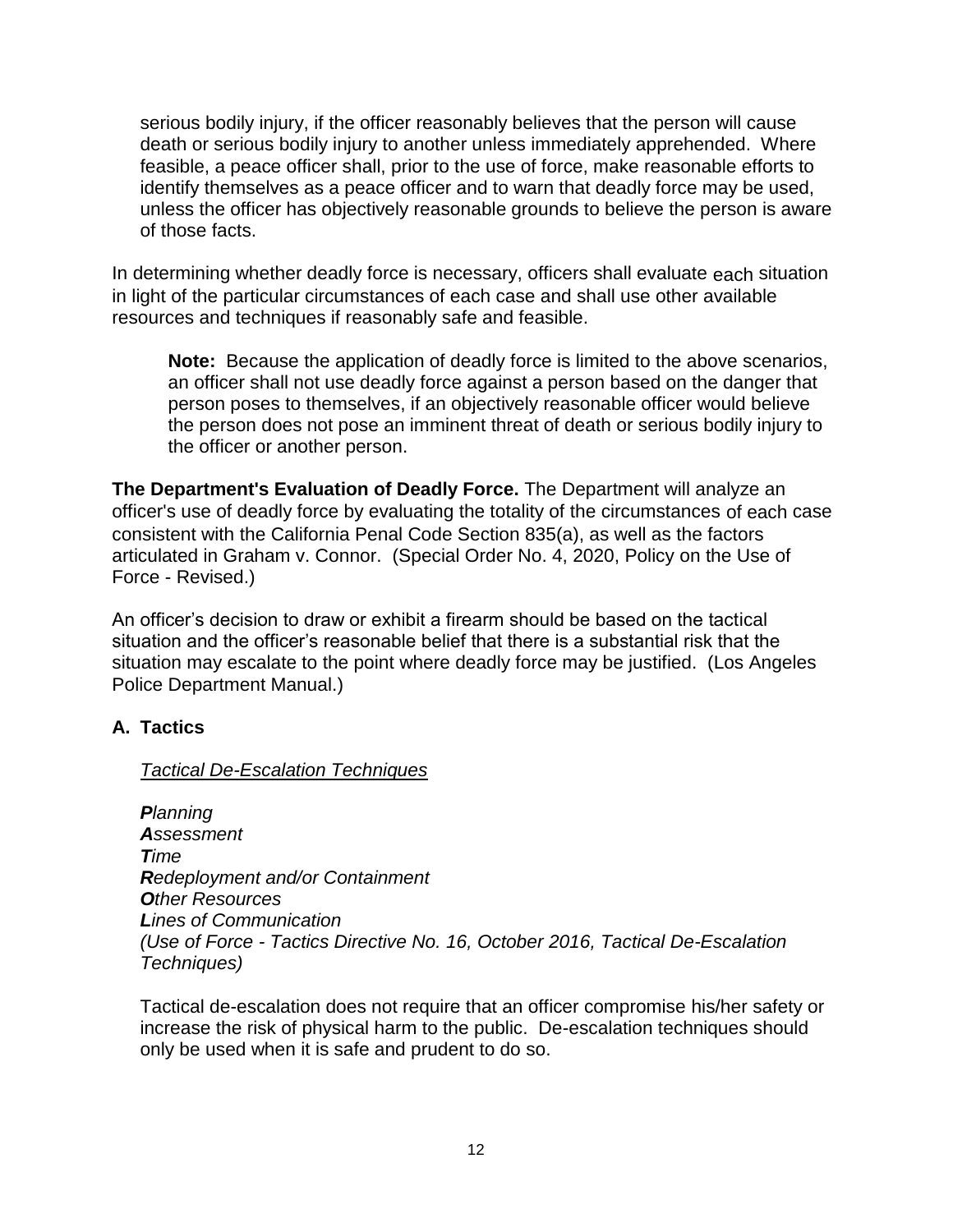**Planning –** According to Officers A and B, the day of this incident was their first time working together. At the beginning of their watch, Officers A and B discussed the equipment they carry, contact and cover responsibilities, and the types of incidents they like to handle. Officers A and B believed that, based off the comments of the radio call, the dogs appeared to be contained in the yard. Officers A's plan was to make contact with the dogs' owner and have the owner remove the dogs from the neighbor's property. Officers A and B did not believe a fire extinguisher or other tools would be needed. Upon arrival to the location, Officers A and B met with Witness A, who was a Spanish speaker. Witness A conversed with Officer A in Spanish and advised him/her that the dogs were vicious, and they resided at an adjacent residence. Officer A did not advise Officer B that the dogs were vicious or had attacked anyone.

Officers A and B did not discuss a tactical plan or communicate a plan on how they would handle the dogs; however, Officer B took it upon him/herself to remove his/her baton and run it along the iron fence to verify if the dogs were still there. As Witness A walked north on the sidewalk, Officers A and B followed Witness A, assuming Witness A was going to contact the dogs' owner, but this was not communicated between the officers. Upon passing the fence gaps, Officer A stopped and reached his/her hand out towards the dogs as they stood on the opposite side of the fence, next to the gaps in the fence. Officers A and B failed to communicate a plan between each other on how they would proceed. Officer A did not communicate his/her intention to grab the brown dog's chain to Officer B when reaching his/her hand out towards the dogs on the other side of the fence.

Officer B noted the gaps in the fence and warned Officer A that the dogs might be able to exit from the opening. As both dogs exited and lunged towards Officer A, the officers did not communicate their intentions or a plan to stop the dogs' actions.

The BOPC concluded that while this incident was the first time Officers A and B had worked together as partners, each radio call and patrol situation merits its own discussion and individual plan on how to best address the incident. The officers' plan lacked depth and detail when confronted by aggressive dogs and controlling the scene. The BOPC noted that a proper plan included being in possession of all equipment necessary to accomplish a task. Officers A and B's lack of required equipment limited their planning and accessibility to their baton and Taser, which may have proven effective against the dogs' actions and provided additional force options in dealing with the incident. The BOPC would have preferred that Officers A and B had been in possession of their required patrol equipment and had developed a more robust plan prior to arriving to this incident.

**Assessment** – When Officers A and B arrived on scene, they parked their police vehicle south of the location. The officers approached the location and made contact on the sidewalk with Witnesses A and D. Officers A and B did not observe any dogs at the location. Witness A advised Officer A that the dogs were located on the other side of the fence in the yard. Witness A further advised Officer A that the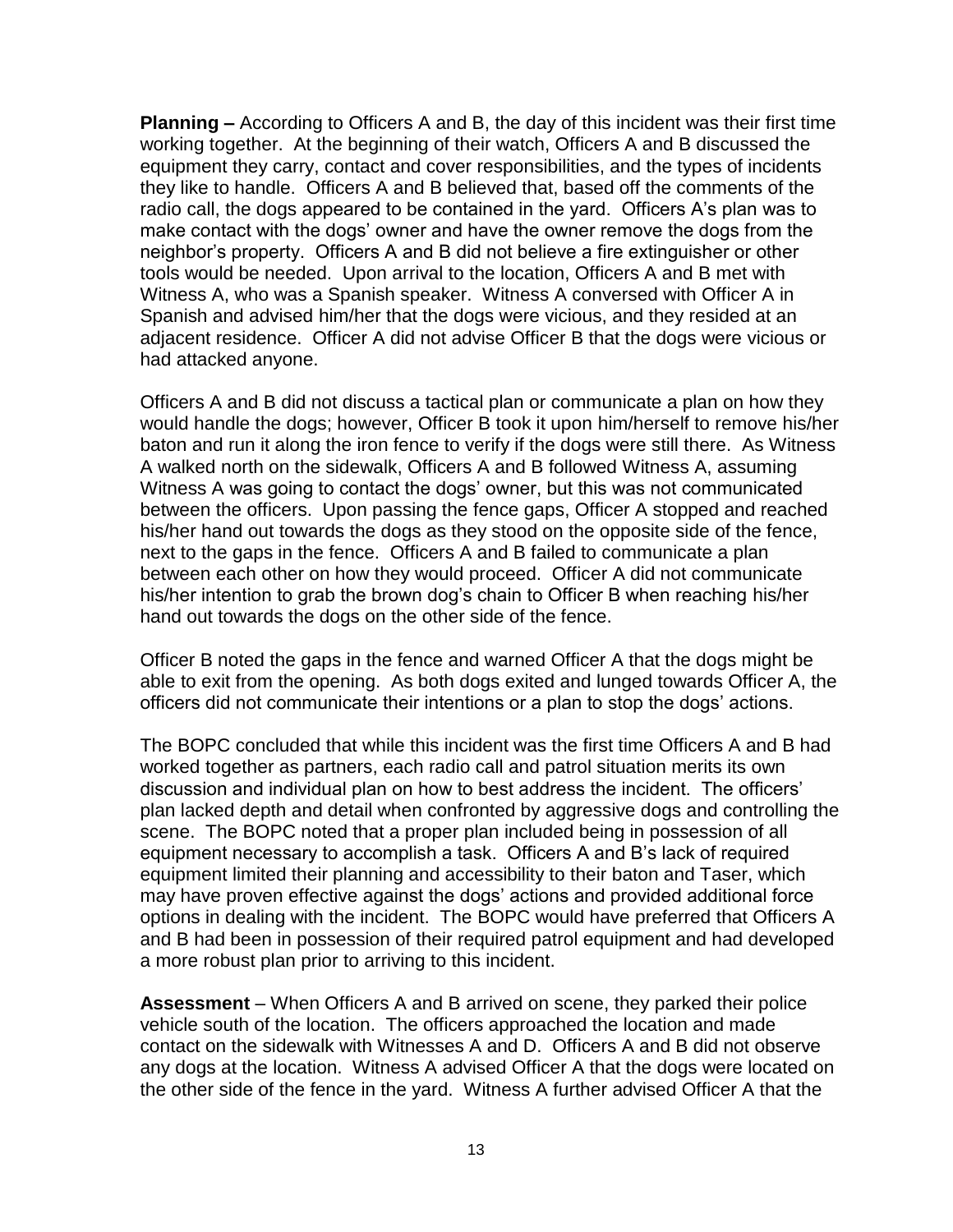dogs were vicious and did not belong on the property. Officer A also spoke to Witness D, who advised her the dogs had attacked Witness C in the past. Officer A, who is Spanish speaking, did not translate all the pertinent details to Officer B, who is not Spanish speaking.

Officer B wanted to verify if the dogs were on the premises, so he/she removed his/her baton and ran the end of the baton back and forth against the iron fence, creating a loud noise. A white dog and a brown dog emerged from the north side of the residence and ran towards the front fence, barking. Then brown dog had an approximately four-foot chain attached to its collar.

Officer A perceived that the dogs were contained in the yard, appeared "happy," and opined that the dogs were behaving territorially because they lived at the location, despite the information that had been provided by Witness A, which according to Officer A, Witness A described the dogs as being "vicious." Officers A and B did not treat the dogs as a threat although the information provided by Witnesses A and D described the dogs as being vicious and having previously attempted to attack them. Despite the concerns communicated by Witnesses A and D, Officer B again ran his/her baton along the fence, and Officer A placed his/her right hand between the gaps in the fence, talking to the dogs, and making noises.

As Witness A walked north on the sidewalk, Officer A observed a few of the iron rods of the fence were missing, creating a wider than normal space between them, but did not communicate this information. Officer A assessed that the dogs would not exit the property because the dogs had not exited when Witness A passed the gaps in the fence. Officer B noted the opening in the fence and warned Officer A that the dogs might be able to exit. As the dogs emerged from the opening of the fence and lunged towards Officer A, Officer A recognized that the dogs were a threat, had bit him/her, and were continuing to attempt to bite him/her.

Upon discharging his/her service pistol, Officer A assessed that his/her fired round had startled the dogs causing them to move away from him/her. Officer A assessed that the dogs had re-entered the yard and advised Officer B to no longer attempt to contact the dogs, and to move to cover.

The BOPC concluded that Officers A and B made multiple observations and assessments throughout the incident that indicated the dogs could be a threat to them; however, they disregarded those assessments, beginning with the comments of the radio call. Officers A and B's actions intensified the situation and Officer A placed him/herself in an unsafe location next to the opening in the fence.

**Time** – Officers A and B responded to the Code Two radio call and arrived approximately 30 minutes after the radio call was generated. While enroute to the call, Officers A and B discussed the comments of the call and assumed the dogs resided at the location and were contained in the yard. As there was no exigency, Officers A and B were afforded with time while enroute to the radio call to create a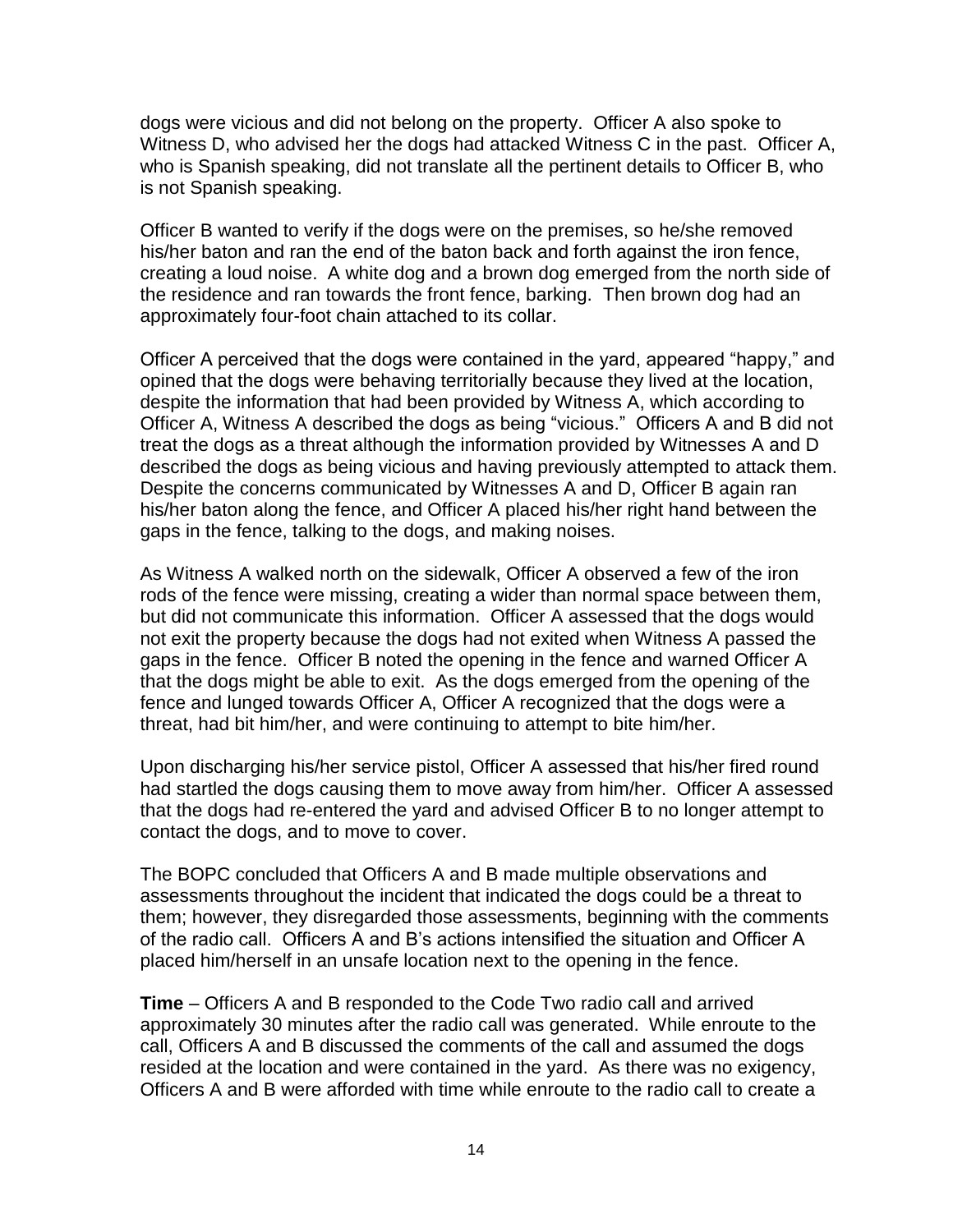more robust tactical plan. Additionally, the officers had time while interviewing witnesses to verify the information and elicit additional information which could assist Officers A and B in developing a plan and taking action with respect to the dogs. Officer B removed his/her baton and ran it along the iron fence to get the dogs' attention and verify they were still present in the yard; however, upon doing so, Officer A and B continued to create noise to entice the dogs to the fence, which by Officer A's account, the dogs appeared upset.

Once the dogs exited the fence and Officer A identified them as a threat, Officer A attempted to redeploy by utilizing distance to afford him/her additional time to manage the threat and Officer B walked backwards northbound; however, the dogs lunged towards Officer A, reducing the distance and time Officer A had to redeploy to safety and consider other tactical options.

The BOPC concluded that Officers A and B did not have any exigency in making contact with the dogs and were afforded with time to develop a detailed and comprehensive tactical plan. Officers A and B's actions further intensified the situation, causing the incident to quickly escalate. The BOPC would have preferred that Officers A and B utilize their time to have properly equipped themselves, formulated a solid tactical plan, requested additional resources, and maintained communication with each other.

**Redeployment and/or Containment** – When Officers A and B arrived at the scene and met with Witness A and D, the dogs were not visible and were contained in the yard. The dogs had not exited the opening of the front fence prior to Officer A stopping at the opening of the fence and reaching out to the dogs. When the dogs exited the opening of the fence and lunged towards Officer A, Officer A backed away from the dogs to create distance while continuing to assess and face the threat. Officer B began walking backwards and away upon seeing the dogs exit the fence.

The BOPC noted that upon Officers A and B's arrival, the dogs were contained in the yard and did not appear to be attempting to harm anyone at that time. Officer B's actions of running his/her baton along the fence to verify if the dogs were at the location, and then continue to run his/her baton along the fence after observing the dogs, may have further agitated the dogs. Officer A placed him/herself in an unsafe location next to the opening of the fence. Officer A believed that his/her prior experience with similar radio calls and assumption that the dogs would not exit if given an opportunity, afforded him/her safety. Officer A's actions limited her time to react and redeploy to a safer location once the dogs exited. The BOPC was critical of Officer A's decision to stop in front of the fence opening and place his/her hand towards the dogs through the fence opening rather than redeploy to a safer location. The BOPC would have preferred that Officer A had communicated his/her intentions with Officer B, recognized the potential threat created with the fence opening, and both officers had redeployed to deal with the threat as a coordinated team. In addition, the BOPC would have preferred that Officers A and B contact the Department of Animal Services, who are better prepared to deal with such incidents,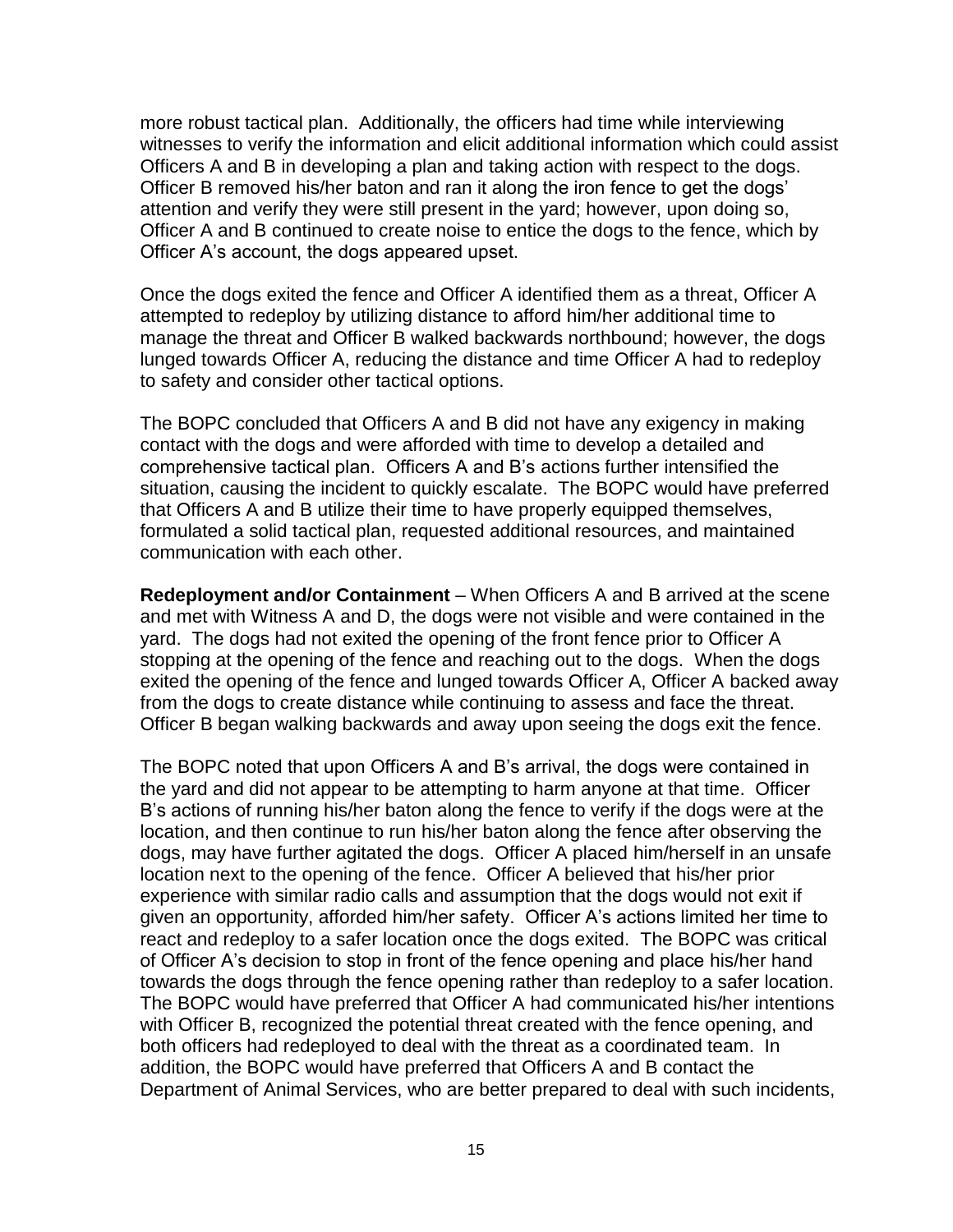and have them make contact with the dogs once Officers A and B verified that the safety of community members had not been compromised.

**Other Resources** – While responding to the radio call location, Officers A and B did not utilize other available tools at their disposal to manage the dogs due their assumption the dogs were contained in a yard. Officers A and B proceeded to investigate the radio call without all of their required equipment. Officer A and B's complacency prior to arriving at the scene and at the time of their initial investigation, allowed them to believe that additional equipment and resources would not be needed. Without a tactical plan, Officers A and B did not discuss or request additional resources to assist them with the incident and took it upon themselves to handle the situation, disregarding the guidelines outlined in the Use of Force - Tactics Directive for Dog Encounters.

The BOPC noted that Officers A and B's lack of a tactical plan, lack of adherence to the guidelines within the Tactics Directive regarding Dog Encounters, and not having their required equipment, highlighted their complacency during this incident. The BOPC would have preferred that Officers A and B had their required equipment on them, utilized the tools at their disposal, and requested other resources as additional options to de-escalate a situation.

**Lines of Communication** – Upon arrival at the location, Officer A conversed with Witness A in Spanish; however, he/she did not relay the pertinent information to Officer B, who did not speak Spanish. Information with regard to the incident, that the dogs had previously attacked a neighbor and were vicious, was not relayed to Officer B. Neither of the officers discussed a plan after speaking with the witnesses and verifying the dogs were still present at the location. The officers made assumptions, rather than have a discussion as to how they were going to proceed with handling the radio call.

Officer A broadcast an "Officer needs help, shots fired" call after discharging his/her weapon and further broadcast the OIS involved an animal. Officer A also requested the response of the Department of Animal Services. Officer B requested a supervisor, recognizing that the incident had escalated, and requested an RA for Officer A after verifying Officer A had been bitten and required medical treatment. Officers A and B advised Witness A to move to a safer location after the OIS concluded.

Upon the arrival of additional officers, Officers A and B warned the other officers regarding the gap in the fence.

The BOPC noted that although Officers A and B made the appropriate notifications and requests after the incident occurred, the officers did not communicate a specific tactical plan with each other with regard to this radio call and had little communication between each other during the incident. The BOPC was critical of Officers A and B's lack of communication among each other as the dogs emerged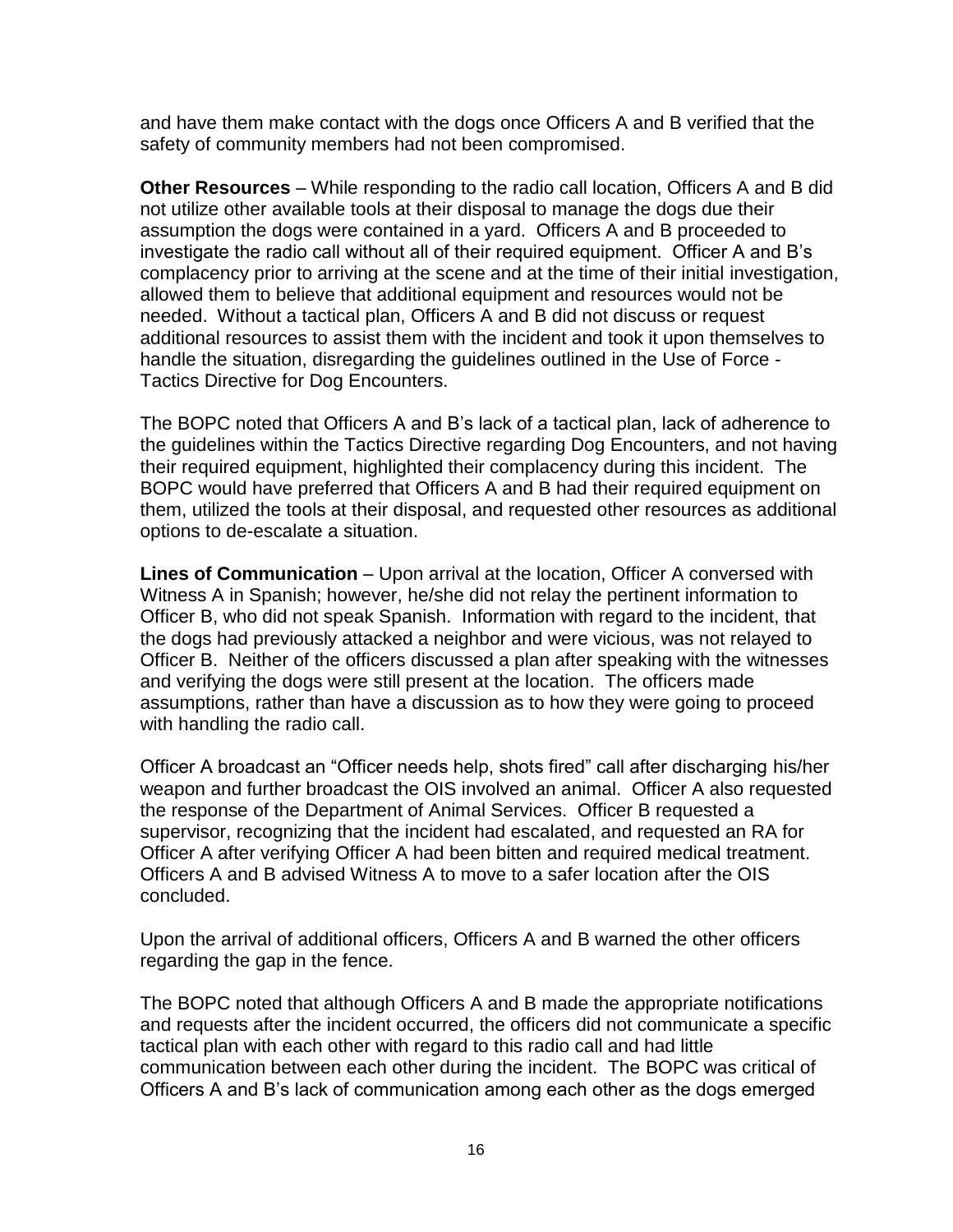and presented themselves as a threat. This deficiency in communication led to Officers A and B facing a serious threat without preparedness and discussion, limiting their ability to deal with the threat the dogs presented.

- During its review of this incident, the BOPC noted the following tactical considerations:
	- **1. Required Equipment – Taser** (Substantial Deviation, without justification Officer B)

The FID investigation revealed that Officer B was not equipped with a Taser on his/her person at the time of the incident. Officer B was not personally assigned a Taser and according to the Kitroom Inventory Tracking System (KITS) for that date, Officer B did not check out a Taser from the Kitroom. Officer B was a probationary police officer at Southeast Area. Southeast Area does not permanently issue probationary police officers a Taser due to lack of inventory. Southeast Area conducted an audit on the availability of Tasers for check out by personnel on the morning of March 8, 2020 (date of the incident) and concluded there were seven Tasers available to Officer B to check out from the Southeast Area Kit room.

In this case, Officer B was not equipped with a Taser and did not check out a Taser from Southeast Area's Kitroom, which limited the available force options to Officer B when he/she and Officer A were confronted by the dogs and during any other field operations.

Based on the totality of the circumstances, the BOPC determined that Officer B's lack of having a Taser on his/her person was a substantial deviation, without justification, from approved Department tactical training.

It is the Department's expectation and policy that officers working a uniform assignment be equipped with a Taser on their person.

#### **2. Dog Encounters** (Substantial Deviation, without justification – Officers A and B)

Based off the comments of the radio call and Officers A's interview of Witnesses A and D, the officers were made aware that the dogs were vicious and had previously attempted to bite others. To verify that the dogs were still at the location, Officer B ran his/her side handle baton along the iron fence, creating a loud noise. Upon observing the dogs emerge from the northeast side of the property, Officer B continued to move his/her baton along the fence, creating additional loud noises. Neither Officers A nor B communicated their plans for redeployment or how they would handle the incident. Officer A attempted to calm the dogs down by sticking his/her hand through the fence, so the dogs could smell his/her scent. As the dogs ran northbound through the front yard, Officers A and B tapped on the iron fence with their hands, creating additional disturbances for the dogs. After perceiving the dogs were contained in the yard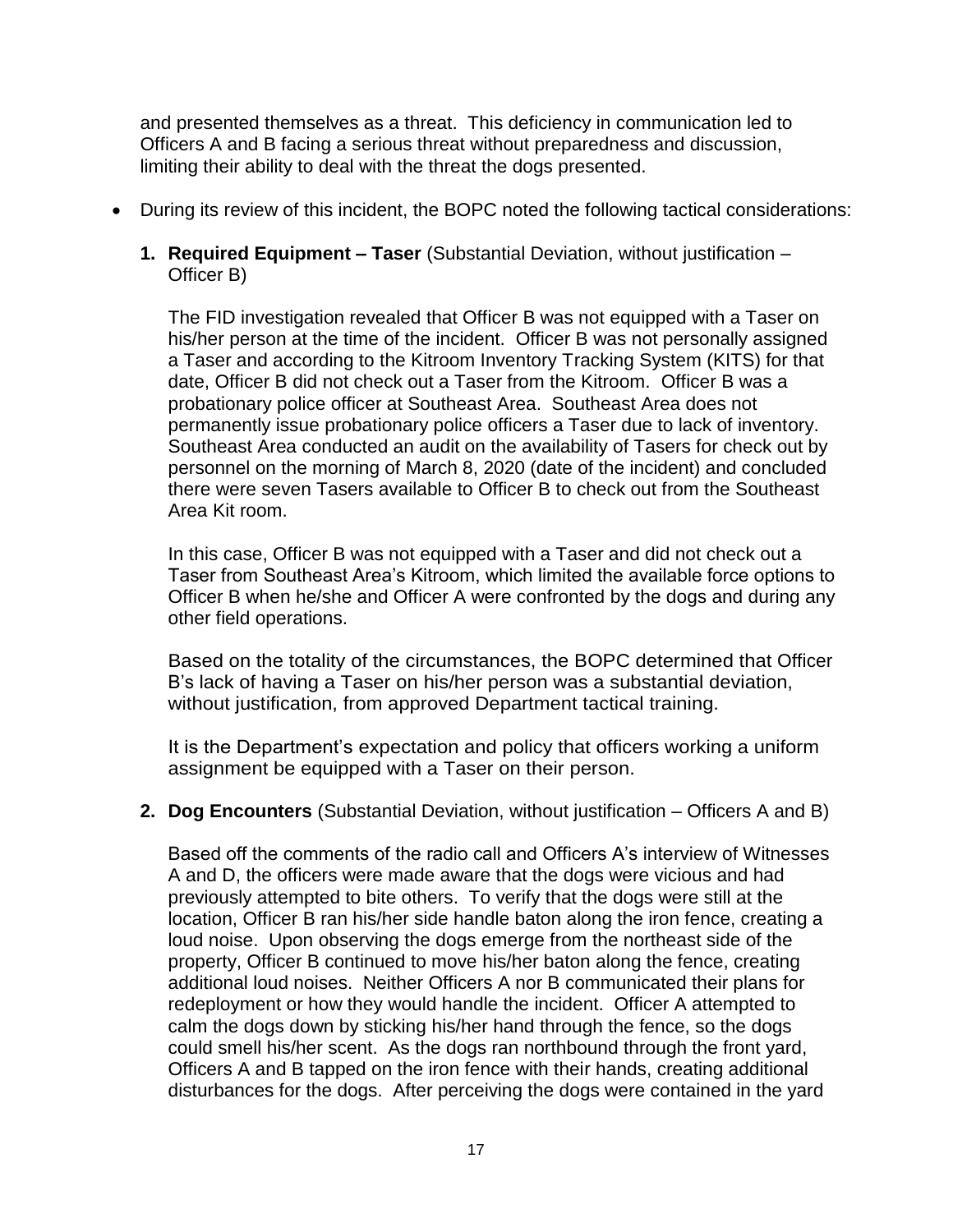with no community members in danger, Officers A and B walked northbound on the sidewalk. Officer A and Officer B observed an opening in the fence. Instead of redeploying to a safer location, Officer A stopped at the opening of the fence and stuck his/her hand towards the dogs. The dogs exited through the iron fence and lunged at Officer A.

Officers A and B had sufficient time to develop a tactical plan, discuss effective tools when encountering dogs, and there was no urgent need to make contact with the dogs. In this case, instead of allowing the appropriate resources, such as Los Angeles Animal Services, to handle the dogs, Officers A and B took it upon themselves to make contact with the dogs without having a tactical plan or communicating their intentions with each other.

The BOPC noted that in analyzing this incident, there were a series of missteps and a sense of complacency by the officers throughout the incident that caused the BOPC to be concerned, which ultimately culminated in an OIS. The totality of the circumstances of this OIS were taken into consideration as to the reasonableness of the officers' actions, as well as the uncertainties that exist when responding to radio calls for service which a patrol officer can encounter. An officer's main concern upon arriving at the scene of a call is safety. The BOPC would have preferred that Officers A and B had developed a more robust plan prior to their arrival and had all of their necessary equipment with them. The BOPC would have preferred that Officers A and B had an open conversation with each other throughout the entirety of this incident and functioned as a team in dealing with the threat the dogs presented. Furthermore, the BOPC would have preferred that Officers A and B's actions adhered to the guidelines for encounters with dogs and not have initiated contact with the dogs who were contained at the location.

Based on the totality of the circumstances, the BOPC determined that Officers A and B's failure to adhere to the Department protocols with regard to encounters with dogs were a substantial deviation, without justification, from approved Department tactical training.

**3. Tactical Planning/Tactical Communication** (Substantial Deviation, without justification – Officers A and B)

Operational success is based on the ability of officers to effectively communicate during critical incidents. Officers, when faced with a tactical incident, improve their overall safety by their ability to recognize an unsafe situation and work collectively to ensure a successful resolution.

Officers A and B were aware that the dogs were vicious and had attempted to bite Witness B based off the comments of the radio call and the conversations with Witnesses A and D. However, Officers A and B did not communicate or formulate a plan regarding their intended actions on how they would handle the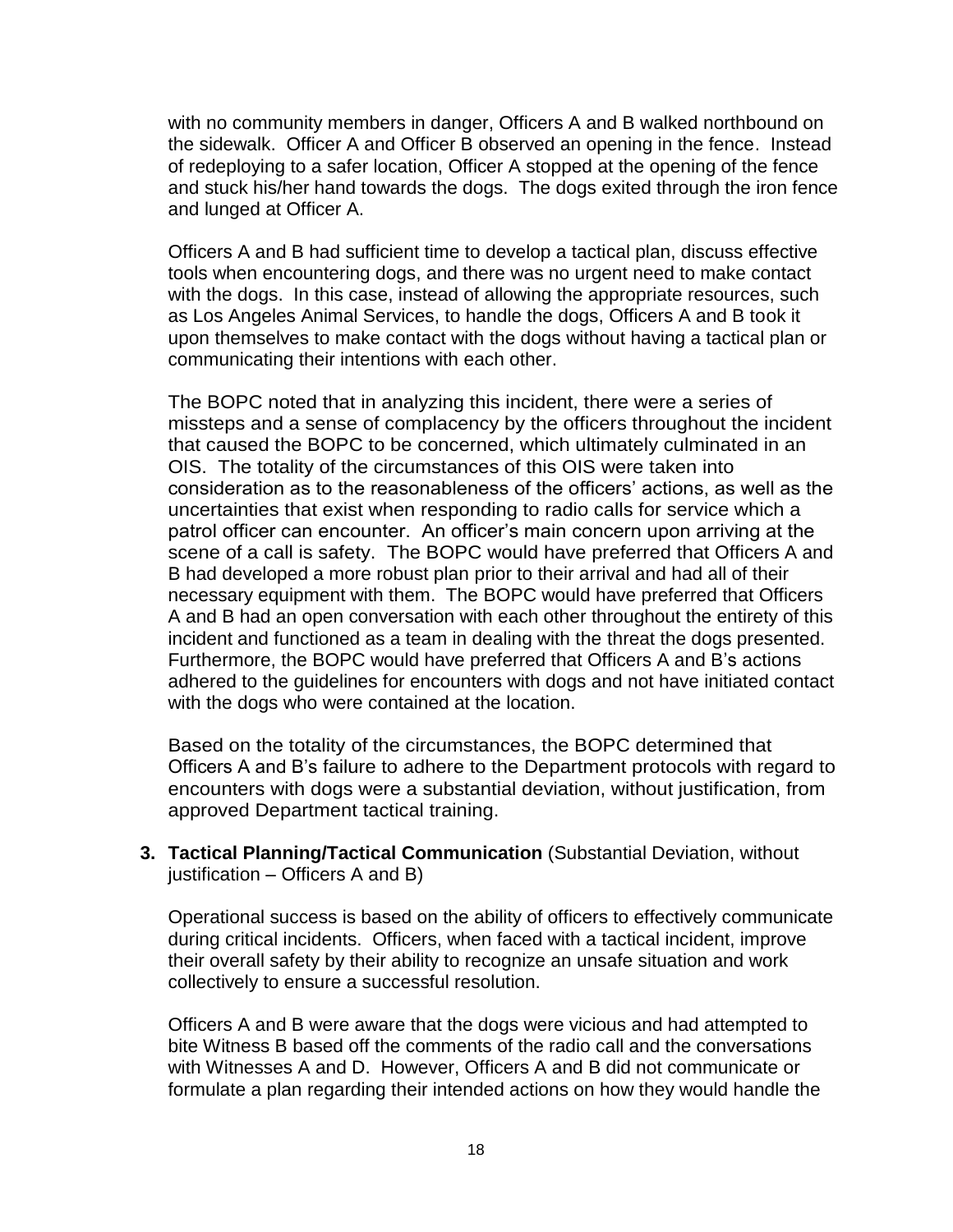dogs after receiving this information and while making initial contact with the dogs in the yard.

Officer A conversed with Witness A in Spanish; however, Officer A did not advise Officer B, who was not a Spanish speaker, that Witness A described the dogs as being vicious and that the dogs had attacked Witness D's son previously. Prior to attempting to make contact with the dogs, Officers A's limited plan consisted of making contact with the dogs' owner to have them control the dogs and remove the dogs from the neighbor's property. However, Officer A did not communicate his/her plan to Officer B. Once Officers A and B verified that the dogs were at the location, both officers continued to create noises to maintain sight of the dogs but did not communicate their further intentions or a specific plan, but rather made assumptions of what they would be doing to resolve the incident. Officers A and B followed Witness A assuming they were going to attempt to make contact with the dogs' owner but did not discuss this intention with each other or with Witness A. Additionally, Officers A and B did not consider requesting any additional resources and dismissed utilizing the tools that were available to them, such as a fire extinguisher. Officers A and B observed that the dogs were in the yard; however, they intensified the situation by further disturbing the dogs after the initial contact, rather than allowing the dogs to remain contained and ensuring the safety of others through communication with the witnesses and impacted residents where the dogs were contained. Officer A acknowledged that the dogs appeared upset when he/she contacted the dogs at the fence opening. Officers A and B placed themselves at a tactical disadvantage and in an unsafe location near the opening of the iron fence and endangered the pedestrians in the area by continuing to entice the dogs towards the fence.

In this case, Officers A and B had time to communicate and formulate a tactical plan while en route to the radio call and also upon their arrival once they verified that the dogs were on the premises. In addition, as part of their planning process Officers A and B did not have all their required equipment when they exited their police vehicle and dismissed the use of a fire extinguisher, believing it would not be needed in this incident. The officers disregarded other tools as well, such as a baton or OC spray. Furthermore, officers are expected to work together and communicate, strategize, and operate as a team while confronting incidents. Officers A and B's lack of communication with each other, as well as Officer A placing his/her hand through the fence opening to calm the "upset" dogs was deliberated with great concern.

The BOPC concluded that in analyzing this incident, it was not one deviation, but a series of missteps throughout the entire incident that caused concern. The totality of the circumstances of this OIS were taken into consideration as to the reasonableness, as well as the uncertainty of this encounter due to lack of communication and planning, and overall complacency exhibited by Officers A and B. The BOPC would have preferred that Officers A and B had developed and discussed a detailed plan and had all of their necessary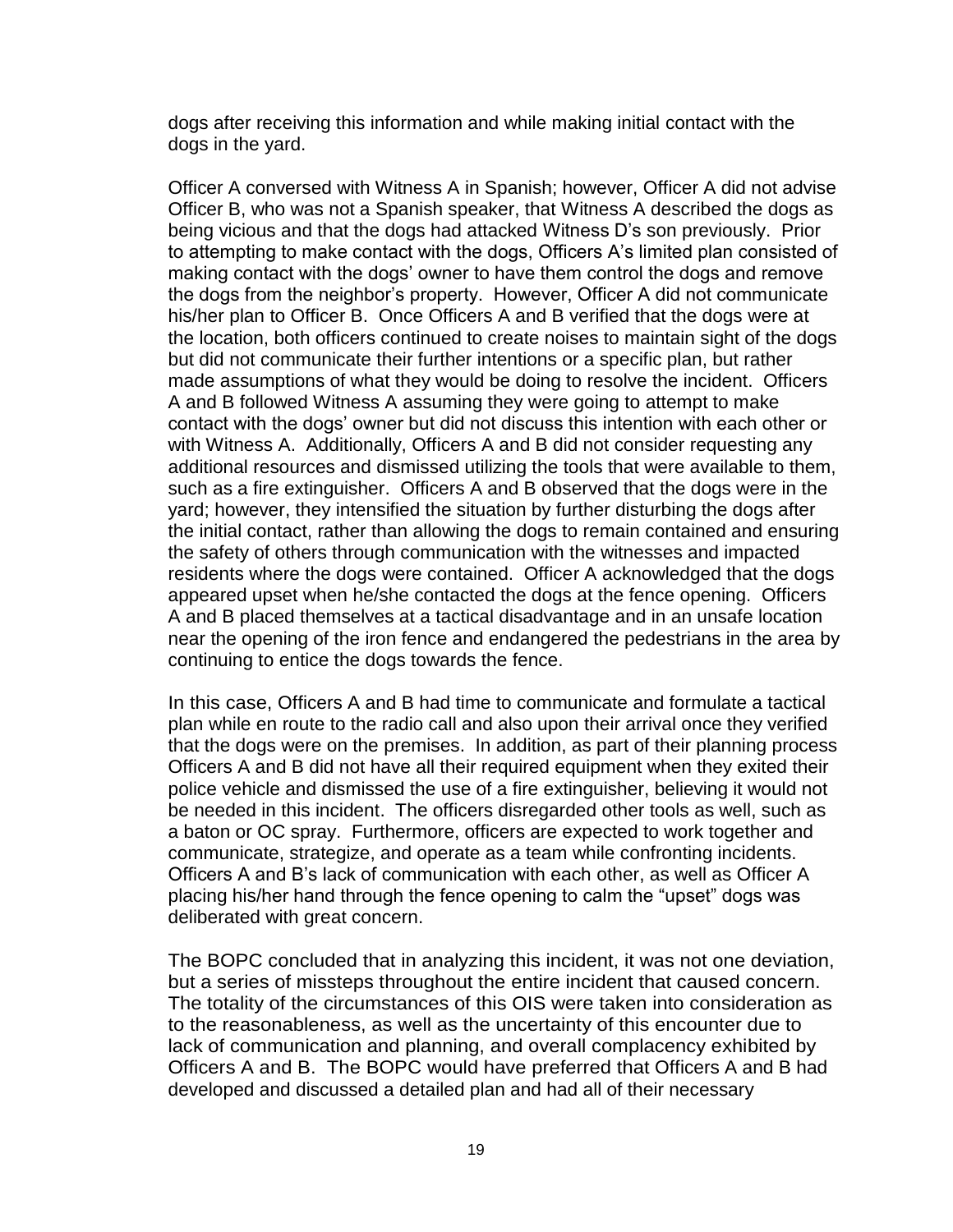equipment with them prior to their start of watch and during this incident in order to work towards reducing the intensity of this encounter. Furthermore, the BOPC would have preferred that Officers A and B had an open conversation with each other throughout the entirety of the incident and functioned more as a team in dealing with the threat the dogs presented.

Based on the totality of the circumstances, the BOPC determined that Officers A and B's lack of planning and communication were a substantial deviation, without justification, from approved Department tactical training.

These topics were to be discussed during the Tactical Debrief.

- The BOPC also considered the following:
	- **Situational Awareness (Safety of Civilians)** Officers A and B followed Witness A, who was walking north on the sidewalk. As the dogs exited the fence and lunged towards Officer A, both officers unholstered their service pistols. Officers A and B did not advise Witness A to move to a safe location until after the OIS had concluded. The aggressive behavior of the dogs presented a significant concern for the safety of the community, as well as the officers. Officers A and B were reminded to warn community members of the existence of potential hazards and advise the community to seek a safe location.
	- **Retention of Equipment**  Officer B walked northbound on the sidewalk and held his/her side handle baton in his/her left hand. When Officer B observed the dog's close distance to Officer A, Officer B transitioned his/her baton to his/her right hand by the long, extended portion of the baton. Officer B briefly held his/her baton in a two-handed grip prior to attempting to secure the baton. Unable to secure his/her baton in his/her baton ring, Officer B dropped his/her baton onto the ground and unholstered his/her service pistol. Officer B was reminded of the importance of effectively securing his/her equipment, so it could be readily available to his/her if needed and to also prevent the equipment from becoming a hazard or utilized as a weapon by others.
- The evaluation of tactics requires that consideration be given to the fact that officers are forced to make split-second decisions under very stressful and dynamic circumstances. Tactics are conceptual and intended to be flexible and incident specific, which requires that each incident be looked at objectively and the tactics be evaluated based on the totality of the circumstances.

Each tactical incident also merits a comprehensive debriefing. In this case, there were identified areas where improvement could be made. A Tactical Debrief is the appropriate forum for involved personnel to discuss individual actions that took place during this incident.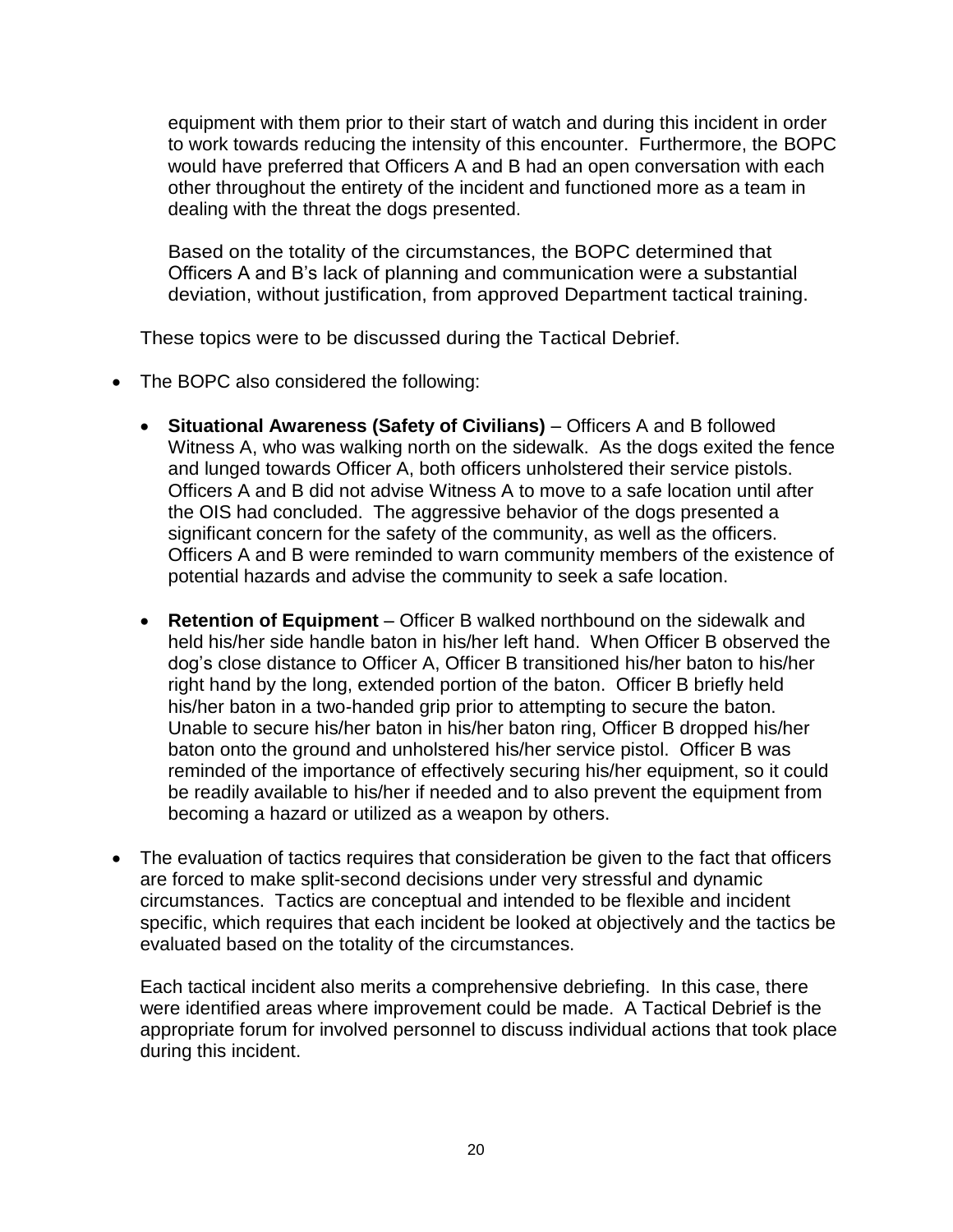In conducting an objective assessment of this case, the BOPC determined that Officers A and B's actions were a substantial deviation, without justification, from Department policy and tactical training, thus requiring a finding of Administrative Disapproval.

The BOPC found Officers A and B's tactics to warrant a finding of Administrative Disapproval.

# **B. Drawing and Exhibiting**

• **Officer A** (First Occurrence)

According to Officer A, when both dogs exited the fence and charged him/her, he/she backed away from the dogs approximately three to four steps onto the dirt parkway. The white dog began to bark and jumped up, attempting to bite Officer A's right hand, but did not "really catch" his/her hand. Officer A attempted to "shoo them away," but the brown dog approached on his/her left side, jumped, and grabbed a hold of Officer A, biting Officer A's left leg. Officer A described the bite as, "he kind of bit and let go." Officer A stated that he/she realized the dogs were trying to attack him/her. Officer A drew out his/her service pistol and aimed down towards the dog's face because he/she believed if he/she did not shoot at the dog, the dog would "tear a piece of [his/her] body away."

Officer A stated that he/she unholstered his/her weapon because one of the dogs had jumped up to attack him/her.

### **Officer A (Second Occurrence)**

According to the FID Investigation, Officer A briefly holstered his/her service pistol after picking up Officer B's baton; however, when the dogs began to bark and appeared to move towards the fence, Officer A was depicted on Officer B's BWV unholstering a second time. Officer A did not recall holstering and unholstering his/her service pistol a second time during this incident.

According to Officer A, he/she advised Officer B to seek cover because the dogs had previously attacked Officer A, and Officer A believed the dogs were going to attack them. Officers A and B returned to their police vehicle for cover.

### • **Officer B**

According to Officer B, he/she unholstered his/her service pistol because he/she was ready to fire at the dogs and believed the situation had gotten to the point where deadly force may be justified. Officer B heard Officer A give commands to the dogs, stating, "Get back." Officer B observed the dogs jumping up and Officer A kicking. Officer B stated he/she did not want to shoot Officer A's leg or foot but did not want the dogs to puncture Officer A. Officer B believed he/she had a "good shot," but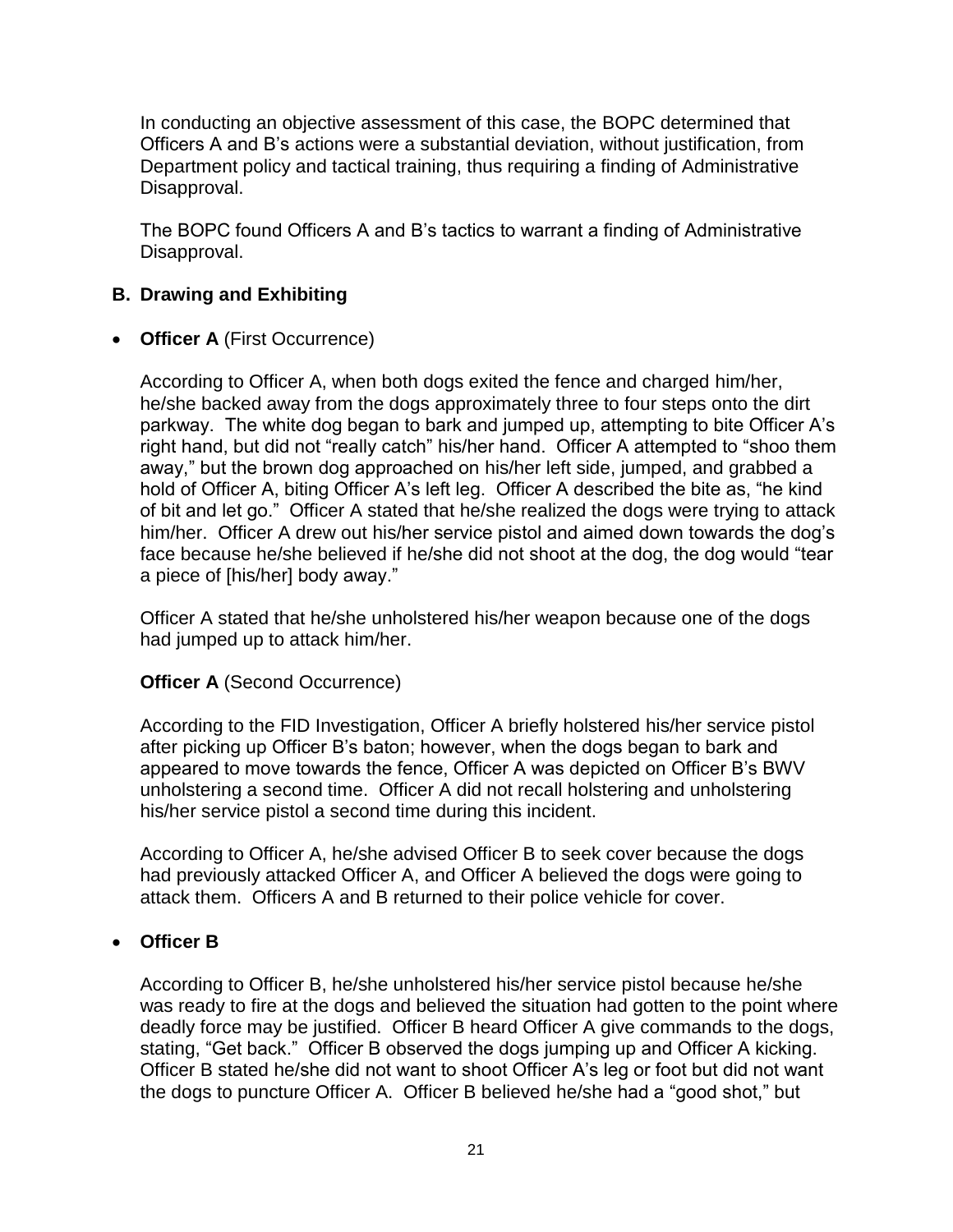assessed that the brown dog was too close to Officer A. Officer B repeatedly placed his/her finger on and off the trigger as he/she assessed his/her ability to safely discharge his/her service pistol. Officer B heard Officer A's shot and observed the dogs run northbound. The dogs lingered and then went back in the gate.

In this case, the BOPC conducted an evaluation of the reasonableness of Officers A and B's drawing and exhibiting of a firearm. The BOPC noted that Officers A and B initially responded to a radio call of aggressive dogs who were not allowing residents to enter their property. The incident escalated when the two dogs exited the gap in the fence, lunged at Officer A, and a dog bit Officer A twice. In fear for his/her safety and believing the dogs were attempting to bite him/her again, Officer A drew his/her service pistol to prevent the imminent threat of serious bodily injury or death.

After observing the dogs continuously jump towards Officer A and attempt to bite Officer A, Officer B drew his/her service pistol in fear that Officer A could be seriously injured by the dogs. Officer B drew his/her service pistol to protect Officer A from the imminent threat of serious bodily injury or death.

Based on the totality of the circumstances, the BOPC determined that an officer with similar training and experience as Officers A and B, while faced with similar circumstances, would reasonably believe that there was a substantial risk the situation may escalate to the point where deadly force may be justified.

Therefore, the BOPC found Officers A and B's drawing and exhibiting of a firearm to be In Policy.

### **C. Lethal Use of Force**

• **Officer A** – (pistol, one round)

According to Officer A, he/she felt another bite and discharged one round at the brown dog on his/her left-hand side because Officer A believed that the dog "would bite my leg off" and "bite off an artery." Officer A stated that he/she believed he/she would "be bleeding out right now." Officer A believed that he/she would have been "getting stiches at the very minimum." Officer A aimed towards the short brown dog's face and decided he/she was not going to take the time to aim for the dog's chest or leg because the dog had jumped at her twice. After Officer A discharged one round, both dogs backed away.

Officer A stated at the moment he/she fired, he/she did not have enough options. Officer A stated he/she did not have any cover. According to Officer A, all he/she had was his/her firearm to stop what he/she had in front of him/her.

**Background** – As the dogs lunged towards Officer A, Officer A unholstered his/her service pistol and pointed it in a downward direction towards the dirt parkway. The FID investigation revealed that Officer A fired one round, which missed the brown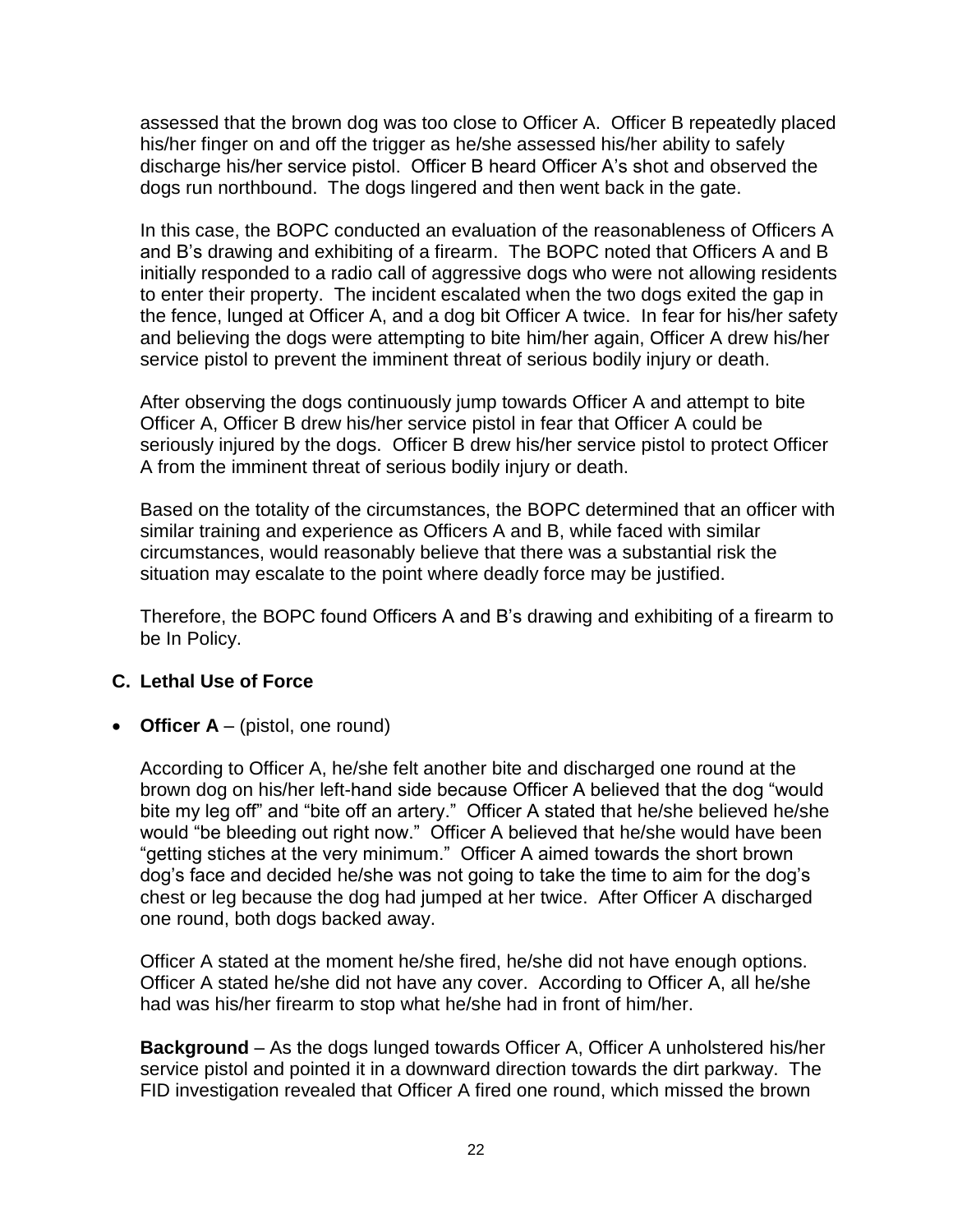dog, and struck the dirt parkway to the left of the brown dog. FID investigators were not able to locate an impact at scene, a fired bullet or a bullet fragment; however, one expended bullet casing was recovered on the dirt parkway in front of a residence.

The BOPC conducted a thorough review in evaluating the circumstances and evidence related to this OIS. The BOPC noted that Officer A was aware that the dogs were vicious and had previously attempted to bite someone but disregarded that information and based his/her assumptions of the incident on his/her prior experience with dogs. Officer A acknowledged that the dogs appeared upset when he/she stood at the fence and did not appropriately assess the seriousness of the threat the dogs presented to him/her and others. Officer A walked to the fence and enticed the dogs to approach him/her. Officer A unnecessarily placed him/herself in a tactically unsafe position when he/she stood next to the opening in the iron fence while reaching his/her hand towards the dogs. After being advised by Officer B that the dogs "might be able to get out of there," Officer A remained at the opening of the fence in an unwarranted position and responded to Officer B that he/she was "trying to get the chain." As both dogs quickly exited the fence and aggressively lunged towards Officer A, Officer A redeployed away from the dog, but did not communicate to his/her partner or consider his/her other options. Due to poor planning and not having additional tools in his/her possession for encountering vicious dogs, Officer A's options to protect him/herself and others were limited and ultimately resulted in his/her utilization of lethal force.

The BOPC recognized that Officer A was bitten during this incident. Officer A did sustain two bite marks to the front of his/her left leg, below his/her knee. Officer A was treated for dog bites he/she sustained to the left lower leg, including a skin avulsion to the left shin. Although Officer A had sustained an injury from the dogs, the BOPC also considered both the circumstances that involved Officer A and his/her partner, along with the tactical decision-making process which led up to the OIS.

An officer acting in a manner consistent with Department guidelines for handling Dog Encounters would have been cognizant that the two dogs posed a threat and that approaching the dogs would have further escalated the incident. The BOPC would have preferred that Officer A not have made contact with the dogs after being notified the dogs were vicious and had previously attempted to bite another person. Lacking any exigent circumstances which may have caused Officer A to make contact with the dogs, Officer A should have better utilized his/her time to ensure containment of the dogs for him/her, his/her partner, and the community's safety until the appropriate resources, such as the Department of Animal Services, had arrived. Officer A committed a series of deficient decisions which greatly contributed to his/her significant tactical disadvantage. These decisions, along with Officer A's unjustified deviations from Department training, with regard to tactics and deescalation, resulted in the OIS.